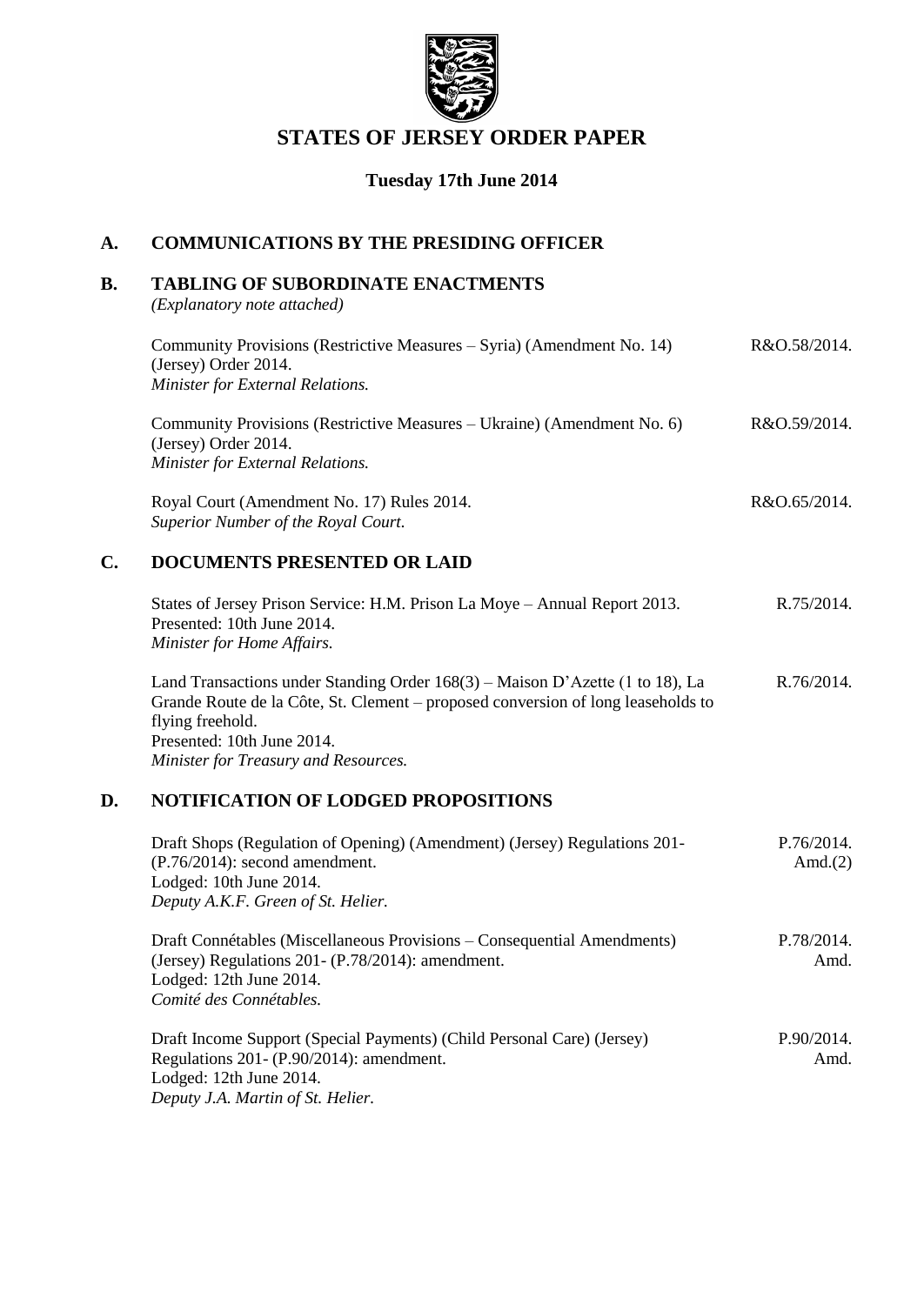

| Draft Income Support (Amendment No. 12) (Jersey) Regulations 201-<br>$(P.91/2014)$ : amendment.<br>Lodged: 12th June 2014.<br>Deputy J.A. Martin of St. Helier. | P.91/2014.<br>Amd.  |
|-----------------------------------------------------------------------------------------------------------------------------------------------------------------|---------------------|
| Draft Planning and Building (Amendment No. 6) (Jersey) Law 201- (P.94/2014):<br>amendment.<br>Lodged: 13th June 2014.<br>Minister for Planning and Environment. | P.94/2014.<br>Amd.  |
| Income Support: free GP access $(P.101/2014)$ – amendment.<br>Lodged: 12th June 2014.<br>Deputy R.G. Le Hérissier of St. Saviour.                               | P.101/2014.<br>Amd. |
| Draft Medical Practitioners (Registration) (Amendment No. 4) (Jersey) Law 2011<br>(Appointed Day) Act 201-.<br>Lodged: 9th June 2014.                           | P.114/2014.         |

*Minister for Health and Social Services.*

### **E. WITHDRAWAL OF LODGED PROPOSITIONS**

### **F. APPOINTMENT OF MINISTERS, COMMITTEES AND PANELS**

### **G. MATTERS OF PRIVILEGE**

### **H. PETITIONS**

### **I. QUESTIONS**

### (a) – **Written Questions**

*(attached)*

- 1. The Minister for Social Security will table an answer to a question asked by Deputy J.A. Martin of St. Helier regarding free prescriptions.
- 2. The Chairman of the Comité des Connétables will table an answer to a question asked by Deputy G.C.L. Baudains of St. Clement regarding parish welfare payment in the last whole year that system existed.
- 3. The Chairman of the Privileges and Procedures will table an answer to a question asked by Deputy G.C.L. Baudains of St. Clement regarding facilities for States members.
- 4. The Minister for Treasury and Resources will table an answer a question asked by Deputy G.C.L. Baudains of St. Clement regarding the JT fibre broadband service.
- 5. The Minister for Economic Development will table an answer to a question asked by Deputy G.C.L. Baudains of St. Clement regarding a review by the Regulator of JT's proposed price increases.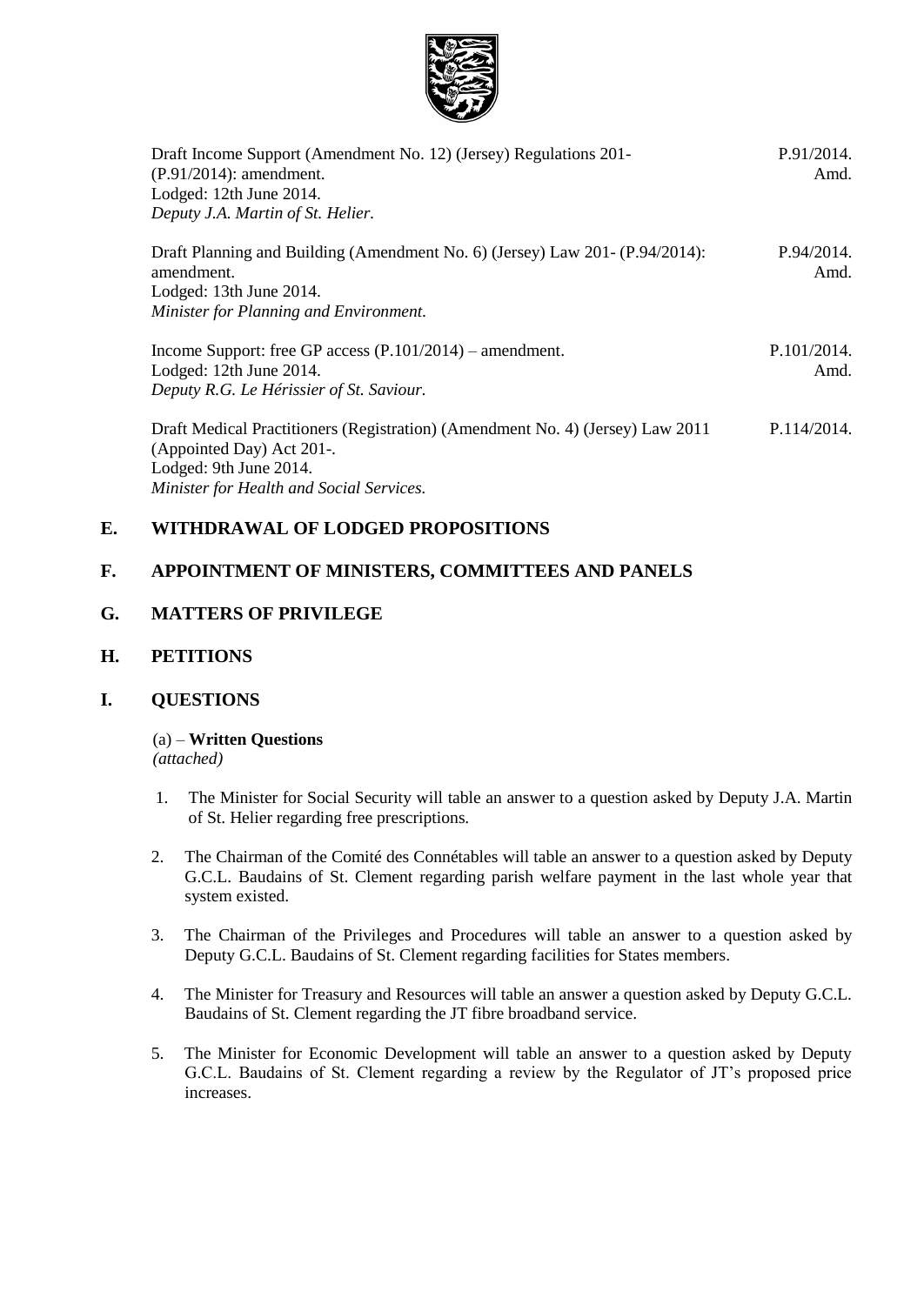

- 6. The Minister for Social Security will table an answer to a question asked by Deputy G.C.L. Baudains of St. Clement regarding Income Support payments.
- 7. The Minister for Home Affairs will table an answer to a question asked by Deputy M.R. Higgins of St. Helier regarding data protection subject access requests made to the States of Jersey Police.
- 8. The Chief Minister will table an answer to a question asked by Deputy M.R. Higgins of St. Helier regarding applications for registration cards under the new Control of Housing and Work Law 2012.
- 9. The Minister for Social Security will table an answer to a question asked by the Deputy of Grouville regarding sickness benefit entitlement.
- 10. The Chief Minister will table an answer to a question asked by Senator S.C. Ferguson regarding Ministerial decisions in 2014.
- 11. The Minister for Treasury and Resources will table an answer to a question asked by Senator S.C. Ferguson regarding Ministerial decisions in 2014.
- 12. The Minister for Education, Sport and Culture will table an answer to a question asked by Deputy S.Y. Mézec of St. Helier regarding visits to secondary schools by States members.
- 13. The Chairman of the Comité des Connétables will table an answer to a question asked by Deputy R.G. Le Herissier of St. Saviour regarding unoccupied properties in the Island.
- 14. The Minister for Health and Social Services will table an answer to a question asked by Deputy M.R. Higgins of St. Helier regarding the definitions used to assess allegations of abuse.
- 15. The Chief Minister will table an answer to a question asked by Deputy M.R. Higgins of St. Helier regarding the inclusion of States funded foster homes under the historic abuse redress scheme.
- 16. The Minister for Health and Social Services will table an answer to a question asked by Deputy M.R. Higgins of St. Helier regarding the number of cases of sexual abuse reported the Children's Service since 1995.
- 17. The Minister for Treasury and Resources will table an answer to a question asked by Deputy G.P. Southern of St. Helier regarding the loss of tax from the zero/ten regime.
- 18. The Minister for Treasury and Resources will table an answer to a question asked by Deputy G.P. Southern of St. Helier regarding statutory redundancy payments.
- 19. The Minister for Treasury and Resources will table an answer to a question asked by Deputy G.P. Southern of St. Helier regarding the Gateway to social housing.

#### **(b) – Oral Questions**

(120 minutes)

1. Deputy R.G. Le Hérissier of St. Saviour will ask the following question of the Minister for Health and Social Services –

"Could the Minister inform the Assembly of the number of Serious Case Reviews which have been initiated or completed in the last two years and how many are ongoing at present, and would she state what major changes, if any, have been made as a result of these Reviews?"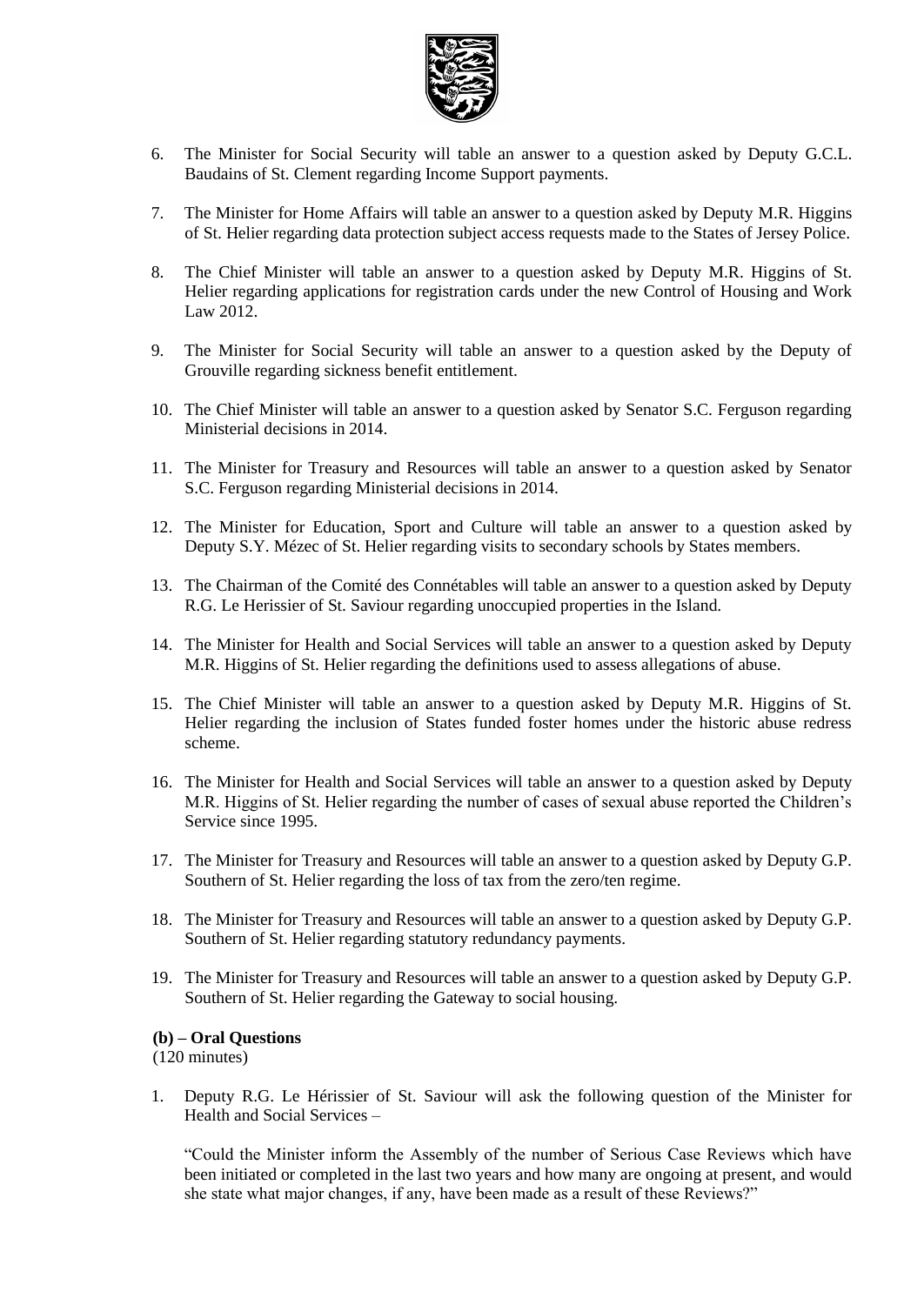

2. The Connétable of St. John will ask the following question of the Chief Minister –

"Would the Chief Minister state how many residents have applied for a registration card under the Control of Housing and Work Law and would he clarify whether long standing residents who may have been qualified to live in Jersey for over 30 years are being required to produce 3 different proofs of residency which then need to be checked with the author before a registration card is issued?"

3. Deputy G.C.L. Baudains of St. Clement will ask the following question of the Minister for Transport and Technical Services –

"Would the Minister confirm that the present road-works at the Dicq are expected to last eight weeks and does he not consider that the residents from the east of the Island have already suffered enough as a result of the previous JEC cable conduit laying?"

4. Deputy S.S.P.A Power of St. Brelade will ask the following question of the Minister for Home Affairs –

"Following the fire at the former Plemont holiday camp on the 4th January 2014 when the Jersey Fire and Rescue Service suspected arson, would the Minister state whether the States of Jersey Police has investigated this incident and arson claim in the 5 months since January and, without going into operational detail, could the Minister give a synopsis of the current status of the investigation?

5. Deputy G.P. Southern of St. Helier will ask the following question of the Minister for Social Security –

"Does the Minister accept that the delivery of insolvency benefit to support those made redundant as a result of insolvency proceedings should be prompt and does he consider that the administration of this benefit is capable of doing so in all cases?"

6. Deputy S.Y. Mézec of St. Helier will ask the following question of the Chief Minister -

"Following his support earlier this year for an end to the dual role of the Bailiff, does the Chief Minister also support an end to the prosecution role of the Attorney General and the establishment of a separate prosecution service?"

7. The Connétable of St. Lawrence will ask the following question of the Minister for Health and Social Services –

"What travel subsidies or supplements, if any, are available from Health and Social Services to people who have medical conditions that prevent them from driving a car?"

8. Deputy M.R. Higgins of St. Helier will ask the following question of the Minister for Home Affairs –

"Will the Minister give Members an update on the work of the Police internet investigators who took up their post on 31st January 2014 and inform Members how many cyber bullying complaints have been received since the beginning of 2014 and how they have been dealt, with including how many prosecutions have been brought against the perpetrators of these acts and the penalties imposed on those convicted of an offence?"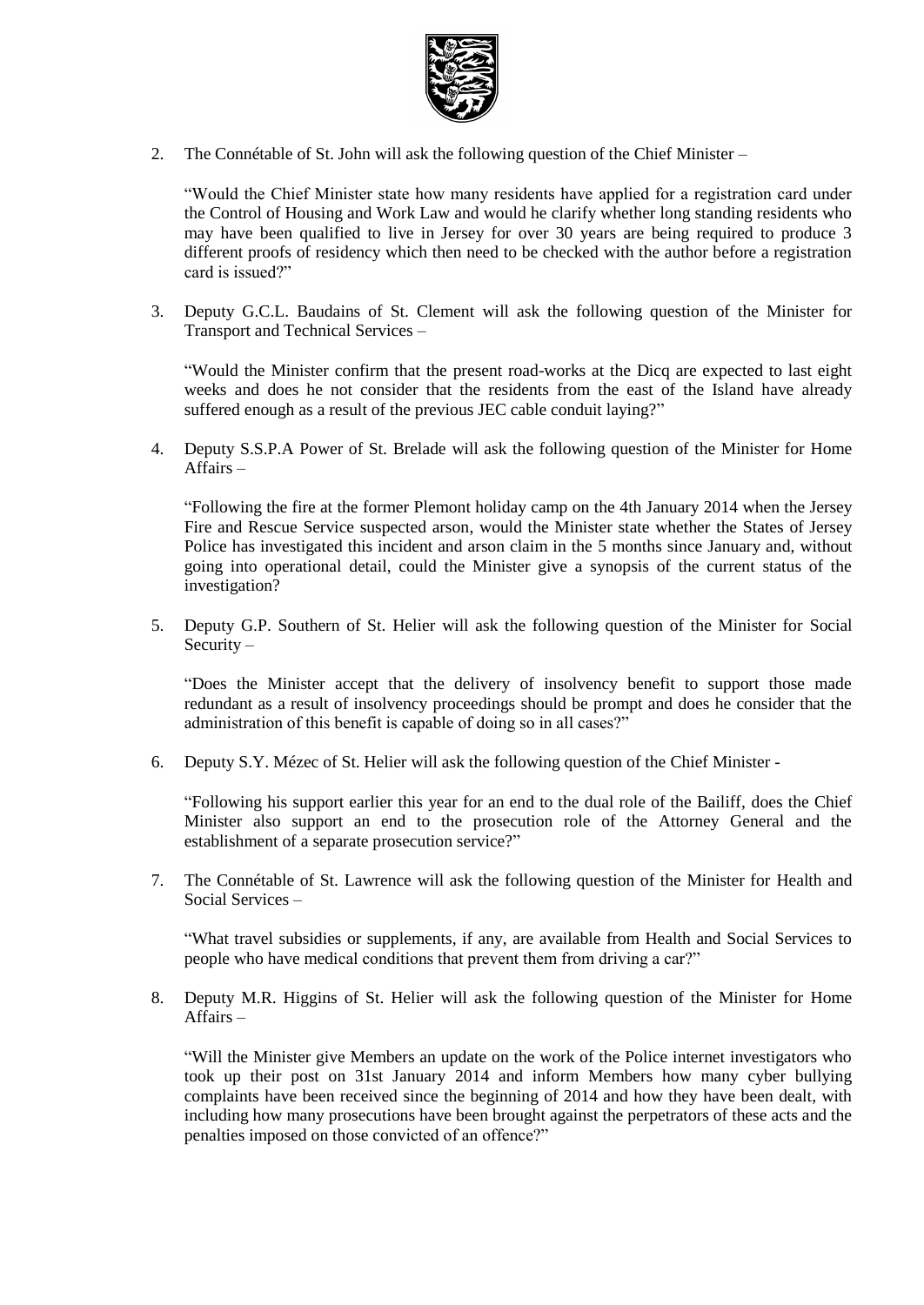

9. Senator S.C. Ferguson will ask the following question of the Minister for Planning and Environment –

"Following the launch by the Environment Department of the "app" on which to record occurrences of Japanese knotweed, and in light of the considerable effort which has been made by the public to report occurrences of it, what action is the Department taking to deal with the problem of this pernicious weed which can invalidate insurance cover for properties?"

10. Deputy M. Tadier of St. Brelade will ask the following question of the Minister for Social Security–

"Will the Minister give consideration to lifting or increasing the cap on Social Security contributions for those earning above £45,336 and £150,000 per annum respectively in order to fund 26 weeks of statutory maternity leave?"

11. The Deputy of Grouville will ask the following question of the Minister for Transport and Technical Services –

"Could the Minister inform members of the age at which bus drivers have to retire and could he also explain at what age bus drivers of school buses have to retire and, if there is a difference, explain why?"

12. Deputy S.Y. Mézec of St. Helier will ask the following question of the Minister for Home Affairs -

"What steps, if any, is the Minister taking in cooperation with his ministerial colleagues to divert more of the less serious offenders with mental illness and drug dependency into treatment rather than prison?"

13. Deputy G.C.L. Baudains of St. Clement will ask the following question of the Minister for Economic Development -

"Would the Minister advise how many foot and vehicle passengers, on average, use Condor's Weymouth service in a full year?"

14. The Connétable of St. John will ask the following question of the Minister for Economic Development –

"Following the Jersey International Motoring Festival held during the weekend of 6th June would the Minister state whether an application was made to the Tourism Development Fund for a grant to assist in staging this event and, if so, would be give details of amount of the grant and, if no grant was given, would he give the reasons why?"

15. Senator S.C. Ferguson will ask the following question of H.M. Attorney General –

"Could the Attorney General explain whether a 'Pauline action' could have been brought against the principals in the Sunstone and De Lec case so that the assets might be traced and used to reimburse those who were defrauded and, if so, why was this not done?"

16. Deputy R.G. Le Hérissier of St. Saviour will ask the following question of the Chairman of the Privileges and Procedures Committee –

"Given the apparent inability of PPC to promote the relevant legislation, as explained in a written answer on 3rd June 2014,what alternative steps, if any, is the Committee taking to ensure the credibility of the referendum proposed for October 2014?"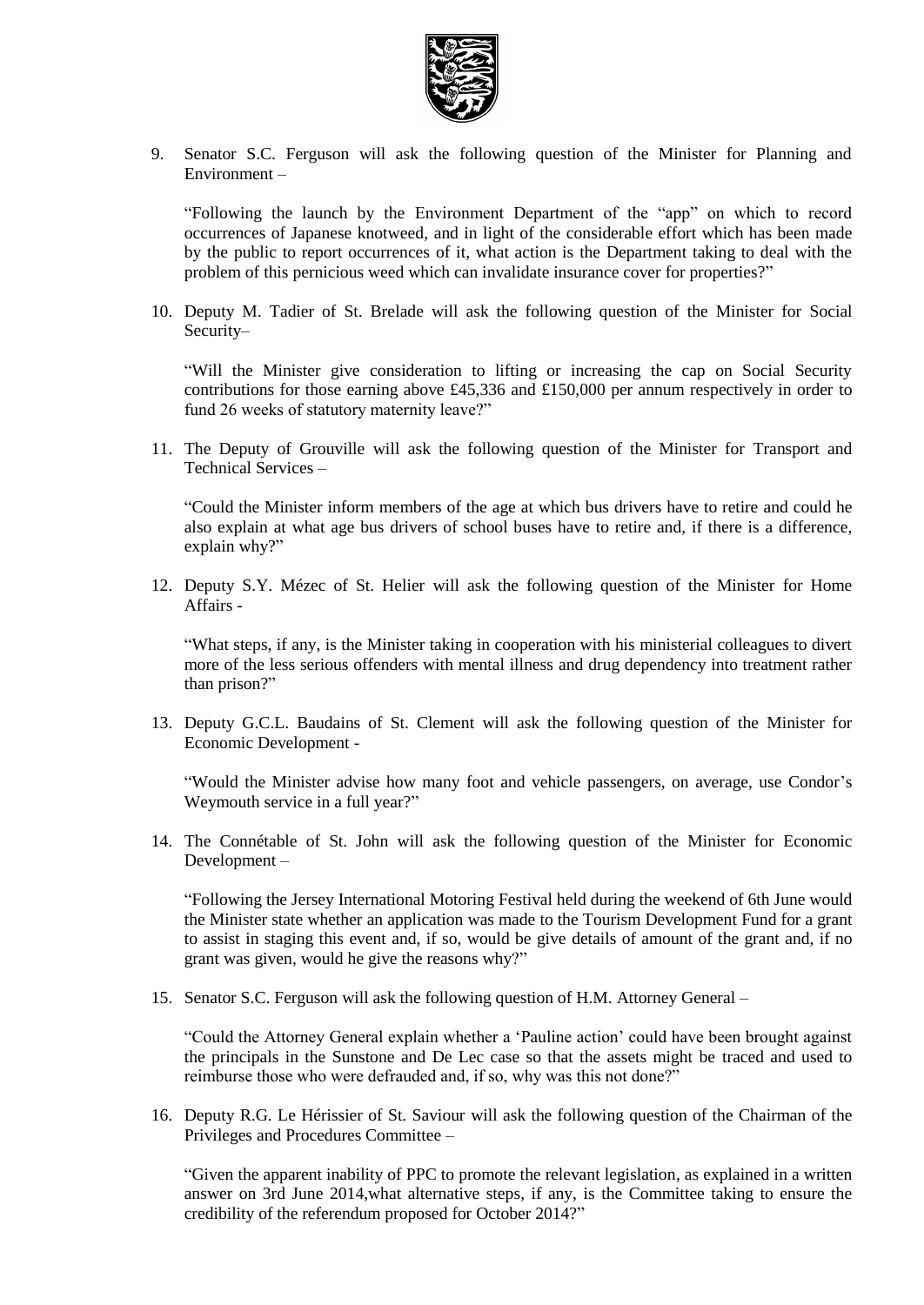

17. Deputy M.R. Higgins of St. Helier will ask the following question of the Minister for Home Affairs –

"Can the Minister assure members and the public that all cases of alleged child abuse and child protection issues are fully investigated by the States of Jersey Police and that they liaise fully with the various child protection bodies, the Law Officers' Department and the Judiciary?"

18. Deputy M. Tadier of St. Brelade will ask the following question of the Chairman of the Education and Home Affairs scrutiny panel -

"Would the Chairman state what action, if any, his panel is taking to ensure the implementation of the recommendation in relation to dog fouling of the Education and Home Affairs Scrutiny Report of 18th July 2011, which in section 3.3 recommended that the Minister for Home Affairs should work with the Police and Parishes to establish a Dog Warden role; and consider on-the spot fines for fouling  $(3.2)$ ?"

19. Deputy S.S.P.A. Power of St. Brelade will ask the following question of the Minister for Economic Development –

"Can the Minister confirm that if he signs a 15 year agreement with Condor, he will ensure with his Guernsey colleagues that this does not restrict any new operator from providing a roll-on, roll-off freight or passenger service from any other port in the UK or France and can he confirm whether there is any financial grant, subsidy or loan involved in any acquisition of a new Condor vessel?"

20. Deputy G.P. Southern of St. Helier will ask the following question of the Minister for Social Security –

"In the light of moves to encourage those in need of care to remain in their own homes for as long as possible does the Minister consider that the changes to Invalid Care Allowance (now Home Care Allowance) as agreed in P.101/2012 ( Social Security (Amendment of Law No. 4) (Jersey) Regulations 2012) provide sufficient financial support for carers?"

21. The Connétable of St. Lawrence will ask the following question of the Minister for Social Security–

"What travel subsidies or supplements, if any, are available to people who are not on Income Support but who have medical conditions that prevent them from driving a car?"

#### **(c) – Questions to Ministers without notice (30 minutes) –**

1st question period – Minister for Health and Social Services

2nd question period – Minister for Economic Development

### **J. PERSONAL STATEMENTS**

### **K. STATEMENTS ON A MATTER OF OFFICIAL RESPONSIBILITY**

#### **L. PUBLIC BUSINESS**

Draft Aircraft Registration (Jersey) Law 201-. Lodged: 29th April 2014. *Minister for Economic Development.*

P.62/2014.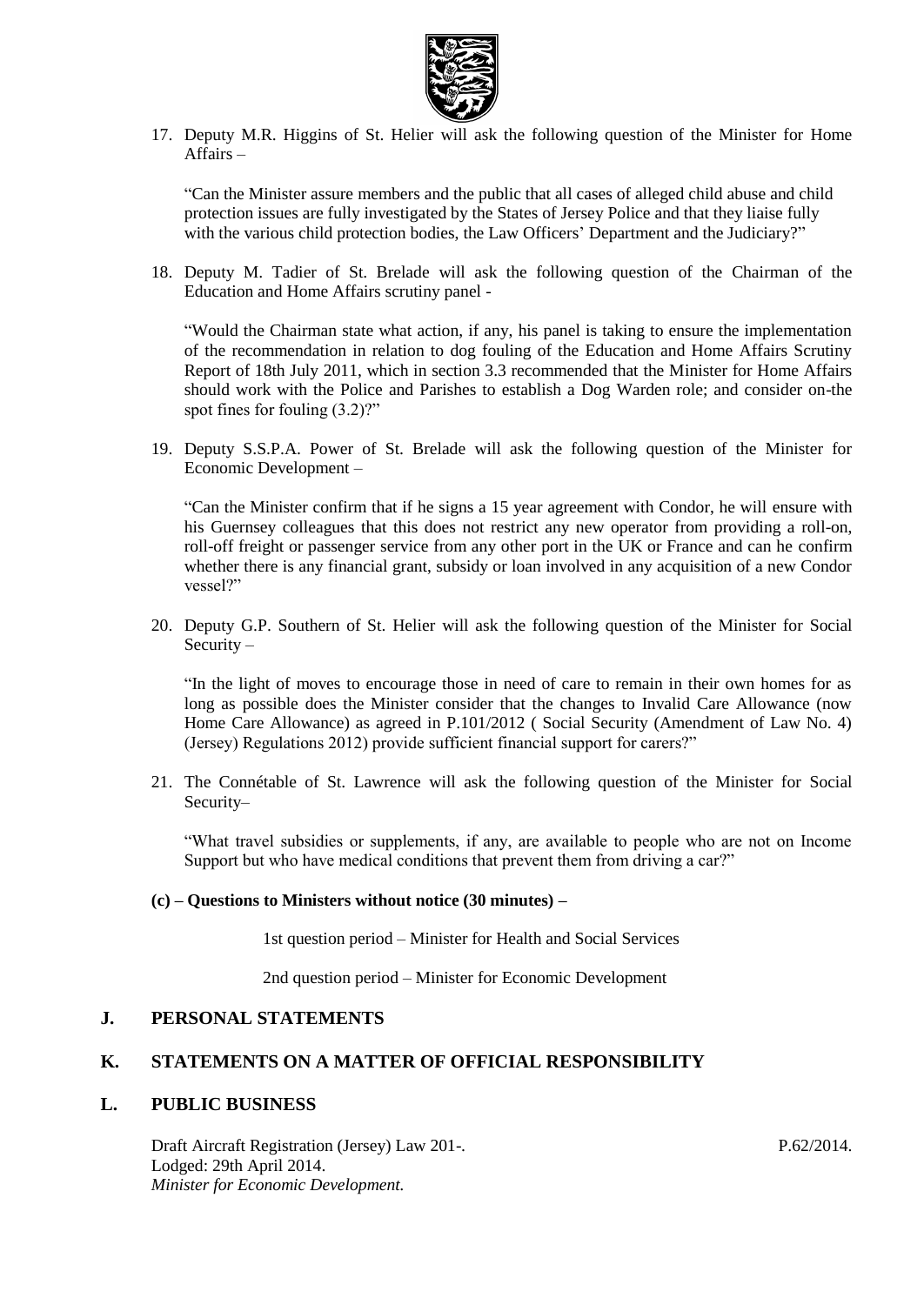

| Draft Air Navigation (Jersey) Law 201-.<br>Lodged: 29th April 2014.<br>Minister for External Relations.                                                                                                                             | P.63/2014.         |
|-------------------------------------------------------------------------------------------------------------------------------------------------------------------------------------------------------------------------------------|--------------------|
| Draft Air Navigation (Jersey) Law 201- (P.63/2014): amendment.<br>Lodged: 3rd June 2014.<br>Minister for External Relations.                                                                                                        | P.63/2014.<br>Amd. |
| Draft Civil Aviation (Amendment of Law) (No. 2) (Jersey) Regulations 201-.<br>Lodged: 14th April 2014.<br>Minister for External Relations.                                                                                          | P.51/2014.         |
| Draft Public Finances (Transitional Provisions – States Trading Operations)<br>(Amendment) (Jersey) Regulations 201-.<br>Lodged: 14th April 2014.<br>Minister for Treasury and Resources.                                           | P.50/2014.         |
| Draft States of Jersey (Transfer of Functions No. 7) (Economic Development to<br>External Relations) (Jersey) Regulations 201-.<br>Lodged: 15th April 2014.<br>Chief Minister.                                                      | P.54/2014.         |
| Draft Community Provisions (Goods Suspected of Infringing Intellectual Property<br>Rights) (Jersey) Regulations 201-.<br>Lodged: 30th April 2014.<br>Minister for Home Affairs.                                                     | P.64/2014.         |
| Draft Rehabilitation of Offenders (Exceptions) (Amendment) (Jersey) Regulations<br>$201-.$<br>Lodged: 1st May 2014.<br>Minister for Home Affairs.                                                                                   | P.65/2014.         |
| Ratification of the Agreement between the Government of the United Kingdom and<br>Northern Ireland and the Government of Jersey to improve international tax<br>compliance.<br>Lodged: 6th May 2014.<br>Chief Minister.             | P.66/2014.         |
| Draft Taxation (Implementation) (International Tax Compliance) (United<br>Kingdom) (Jersey) Regulations 201-.<br>Lodged: 6th May 2014.<br>Chief Minister.                                                                           | P.67/2014.         |
| Draft Taxation (Implementation) (International Tax Compliance) (United<br>Kingdom) (Jersey) Regulations 201- (P.67/2014): amendment.<br>Lodged: 3rd June 2014.<br>Senator Sir P.M. Bailhache.                                       | P.67/2014.<br>Amd. |
| Ratification of the Agreement between the Government of the United States of<br>America and the Government of Jersey to improve international tax compliance and<br>to implement FATCA.<br>Lodged: 6th May 2014.<br>Chief Minister. | P.68/2014.         |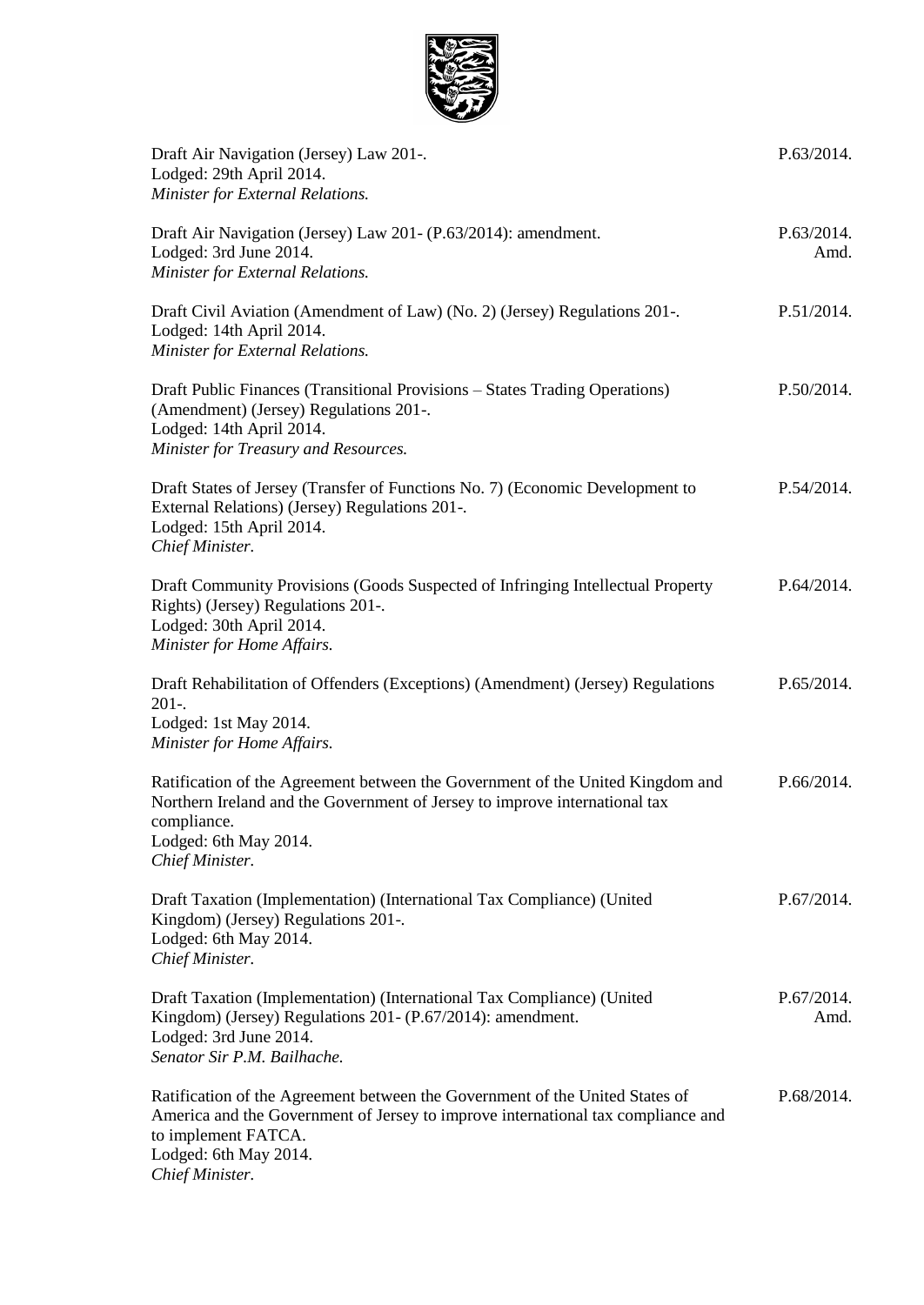

|    | Draft Taxation (Implementation) (International Tax Compliance) (United States of<br>America) (Jersey) Regulations 201-.<br>Lodged: 6th May 2014.<br>Chief Minister.              | P.69/2014. |
|----|----------------------------------------------------------------------------------------------------------------------------------------------------------------------------------|------------|
|    | Draft Income Support (Special Payments) (Long-Term Care) (Jersey) Regulations<br>$201-.$<br>Lodged: 6th May 2014.<br>Minister for Social Security.                               | P.70/2014. |
|    | Draft Income Support (Amendment No. 11) (Jersey) Regulations 201-.<br>Lodged: 6th May 2014.<br>Minister for Social Security.                                                     | P.71/2014. |
|    | Draft Social Security (Amendment of Law No. 7) (Jersey) Regulations 201-.<br>Lodged: 8th May 2014.<br>Minister for Social Security.<br>(cannot be debated before 19th June 2014) | P.73/2014. |
|    | Jersey Financial Services Commission: appointment of Chairman.<br>Lodged: 19th May 2014.<br>Chief Minister (consideration 'in camera')                                           | P.80/2014. |
| М. | <b>ARRANGEMENT OF PUBLIC BUSINESS</b>                                                                                                                                            |            |

## **30th June 2014**

| Plémont Holiday Village: grant to National Trust for Jersey.<br>Lodged: 3rd June 2014.<br>Senator Sir P.M. Bailhache.                                                | P.107/2014.        |
|----------------------------------------------------------------------------------------------------------------------------------------------------------------------|--------------------|
| Committee of Inquiry: sale of Broad Street post office building.<br>Lodged: 28th April 2014.<br>Senator A. Breckon.                                                  | P.61/2014.         |
| Draft Community Provisions (Food Supplements) (Jersey) Regulations 201-.<br>Lodged: 8th May 2014.<br>Minister for Health and Social Services.                        | P.74/2014.         |
| Draft Community Provisions (Nutrition and Health Claims on Foods) (Jersey)<br>Regulations 201-.<br>Lodged: 8th May 2014.<br>Minister for Health and Social Services. | P.75/2014.         |
| Draft Shops (Regulation of Opening) (Amendment) (Jersey) Regulations 201-.<br>Lodged: 12th May 2014.<br>Minister for Economic Development.                           | P.76/2014.         |
| Draft Shops (Regulation of Opening) (Amendment) (Jersey) Regulations 201-<br>$(P.76/2014)$ : amendment.<br>Lodged: 2nd June 2014.<br>Comité des Connétables.         | P.76/2014.<br>Amd. |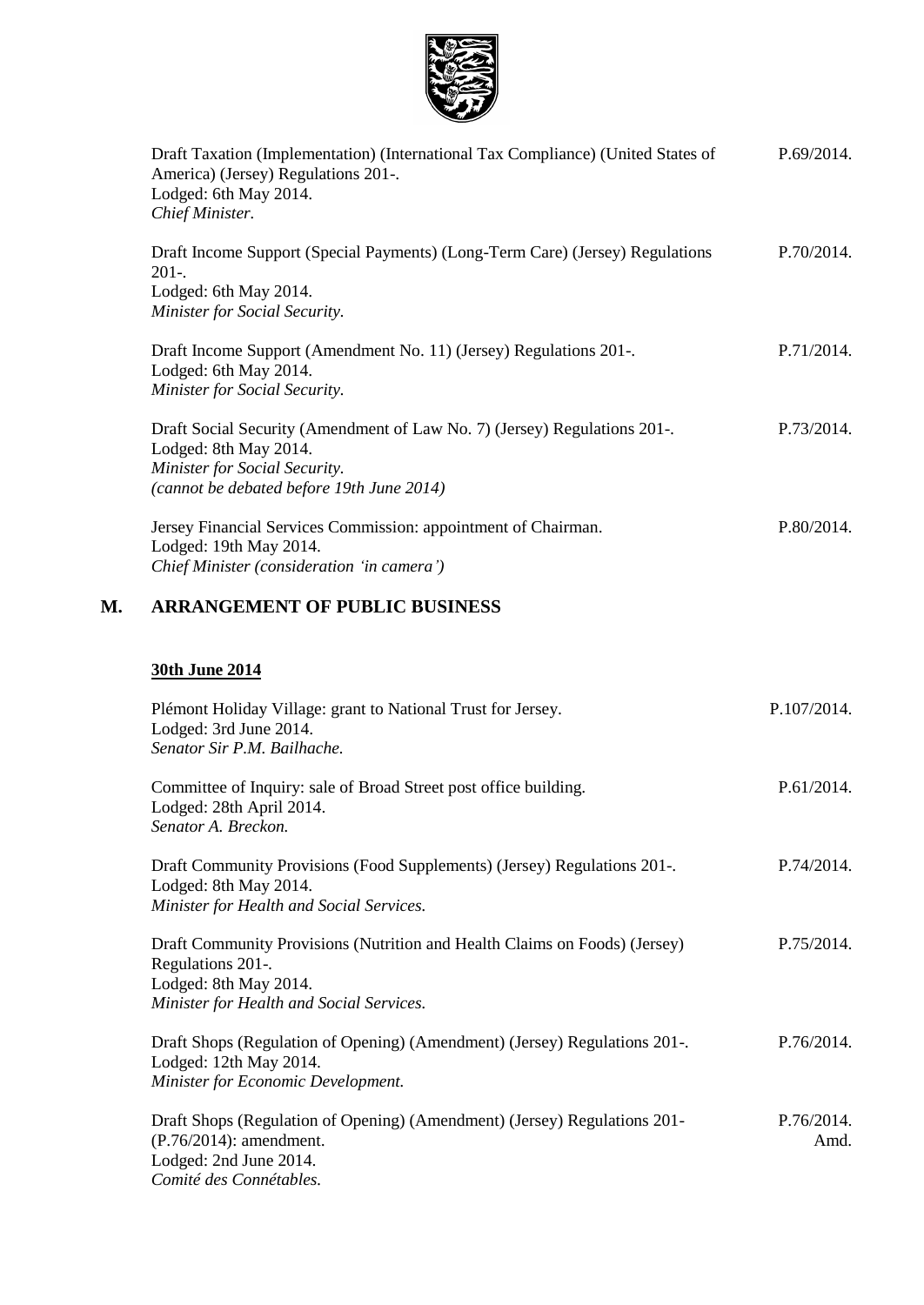

| Draft Shops (Regulation of Opening) (Amendment) (Jersey) Regulations 201-<br>$(P.76/2014)$ : second amendment.<br>Lodged: 10th June 2014.<br>Deputy A.K.F. Green of St. Helier.     | P.76/2014.<br>Amd. $(2)$ |
|-------------------------------------------------------------------------------------------------------------------------------------------------------------------------------------|--------------------------|
| Draft Connétables (Miscellaneous Provisions) (Jersey) Law 2012 (Appointed Day)<br>Act 201-.<br>Lodged: 15th May 2014.<br>Comité des Connétables.                                    | P.77/2014.               |
| Draft Connétables (Miscellaneous Provisions – Consequential Amendments)<br>(Jersey) Regulations 201-.<br>Lodged: 15th May 2014.<br>Comité des Connétables.                          | P.78/2014.               |
| Draft Connétables (Miscellaneous Provisions – Consequential Amendments)<br>(Jersey) Regulations 201 - (P.78/2014): amendment.<br>Lodged: 12th June 2014.<br>Comité des Connétables. | P.78/2014.<br>Amd.       |
| Draft Honorary Police (Amendment No. 2) (Jersey) Regulations 201-.<br>Lodged: 15th May 2014.<br>Comité des Connétables.                                                             | P.79/2014.               |
| Draft Freedom of Information (Schedule 1 to Law) (Amendment) (Jersey)<br>Regulations 201-.<br>Lodged: 20th May 2014.<br>Chief Minister.                                             | P.81/2014.               |
| Draft Social Security (Bonus) (Jersey) Law 201-.<br>Lodged: 20th May 2014.<br>Minister for Social Security.                                                                         | P.82/2014.               |
| Draft Sea Fisheries (Miscellaneous Provisions) (Amendment No. 6) (Jersey)<br>Regulations 201-.<br>Lodged: 20th May 2014.<br>Minister for Economic Development.                      | P.83/2014.               |
| Draft Sea Fisheries (Log Books, Transhipment and Landing Declarations) (Jersey)<br>Regulations 201-.<br>Lodged: 20th May 2014.<br>Minister for Economic Development.                | P.84/2014.               |
| Draft Sea Fisheries (Vessel Monitoring Systems) (Jersey) Regulations 201-.<br>Lodged: 20th May 2014.<br>Minister for Economic Development.                                          | P.85/2014.               |
| Draft States of Jersey Police Force Law 2012 (Appointed Day) (No. 2) Act 201-.<br>Lodged: 20th May 2014.<br>Minister for Home Affairs.                                              | P.86/2014.               |
| Draft States of Jersey Police Force (Amendment) Law 201-.<br>Lodged: 20th May 2014.<br>Minister for Home Affairs.                                                                   | P.87/2014.               |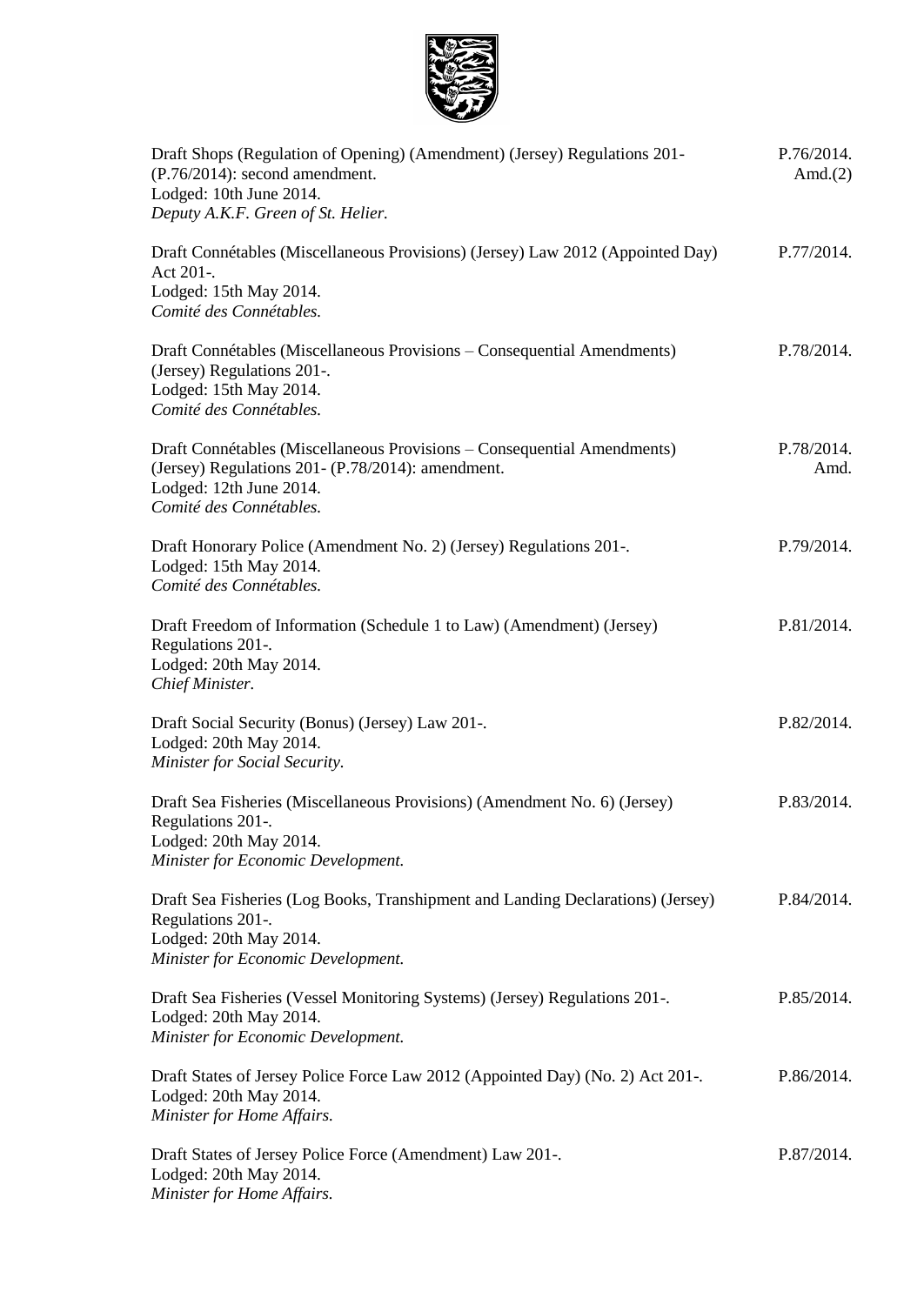

| Draft States of Jersey Police Force (Consequential Amendments) (Jersey)<br>Regulations 201-.<br>Lodged: 20th May 2014.<br>Minister for Home Affairs.                               | P.88/2014.               |
|------------------------------------------------------------------------------------------------------------------------------------------------------------------------------------|--------------------------|
| Draft Sex Offenders (Amendment No. 2) (Jersey) Law 201-.<br>Lodged: 20th May 2014.<br>Minister for Home Affairs.                                                                   | P.89/2014.               |
| Draft Income Support (Special Payments) (Child Personal Care) (Jersey)<br>Regulations 201-.<br>Lodged: 20th May 2014.<br>Minister for Social Security.                             | P.90/2014.               |
| Draft Income Support (Special Payments) (Child Personal Care) (Jersey)<br>Regulations 201- (P.90/2014): amendment.<br>Lodged: 12th June 2014.<br>Deputy J.A. Martin of St. Helier. | P.90/2014.<br>Amd.       |
| Draft Income Support (Amendment No. 12) (Jersey) Regulations 201-.<br>Lodged: 20th May 2014.<br>Minister for Social Security.                                                      | P.91/2014.               |
| Draft Income Support (Amendment No. 12) (Jersey) Regulations 201 - (P.91/2014):<br>amendment.<br>Lodged: 12th June 2014.<br>Deputy J.A. Martin of St. Helier.                      | P.91/2014.<br>Amd.       |
| Draft Income Support (Special Payments) (Cold Weather Payments) (Amendment<br>No. 2) (Jersey) Regulations 201-.<br>Lodged: 20th May 2014.<br>Minister for Social Security.         | P.92/2014.               |
| Draft Criminal Justice (Young Offenders) (Jersey) Law 201-.<br>Lodged: 20th May 2014.<br>Minister for Home Affairs.                                                                | P.93/2014.               |
| Draft Planning and Building (Amendment No. 6) (Jersey) Law 201-.<br>Lodged: 20th May 2014.<br>Minister for Planning and Environment.                                               | P.94/2014.               |
| Draft Planning and Building (Amendment No. 6) (Jersey) Law 201- (P.94/2014):<br>amendment.<br>Lodged: 13th June 2014.<br>Minister for Planning and Environment.                    | P.94/2014.<br>Amd.       |
| Draft Regulation of Care (Jersey) Law 201-.<br>Lodged: 20th May 2014.<br>Minister for Health and Social Services.                                                                  | P.95/2014.<br>(re-issue) |
| Draft Explosives (Jersey) Law 201-.<br>Lodged: 20th May 2014.<br>Minister for Home Affairs.                                                                                        | P.96/2014.               |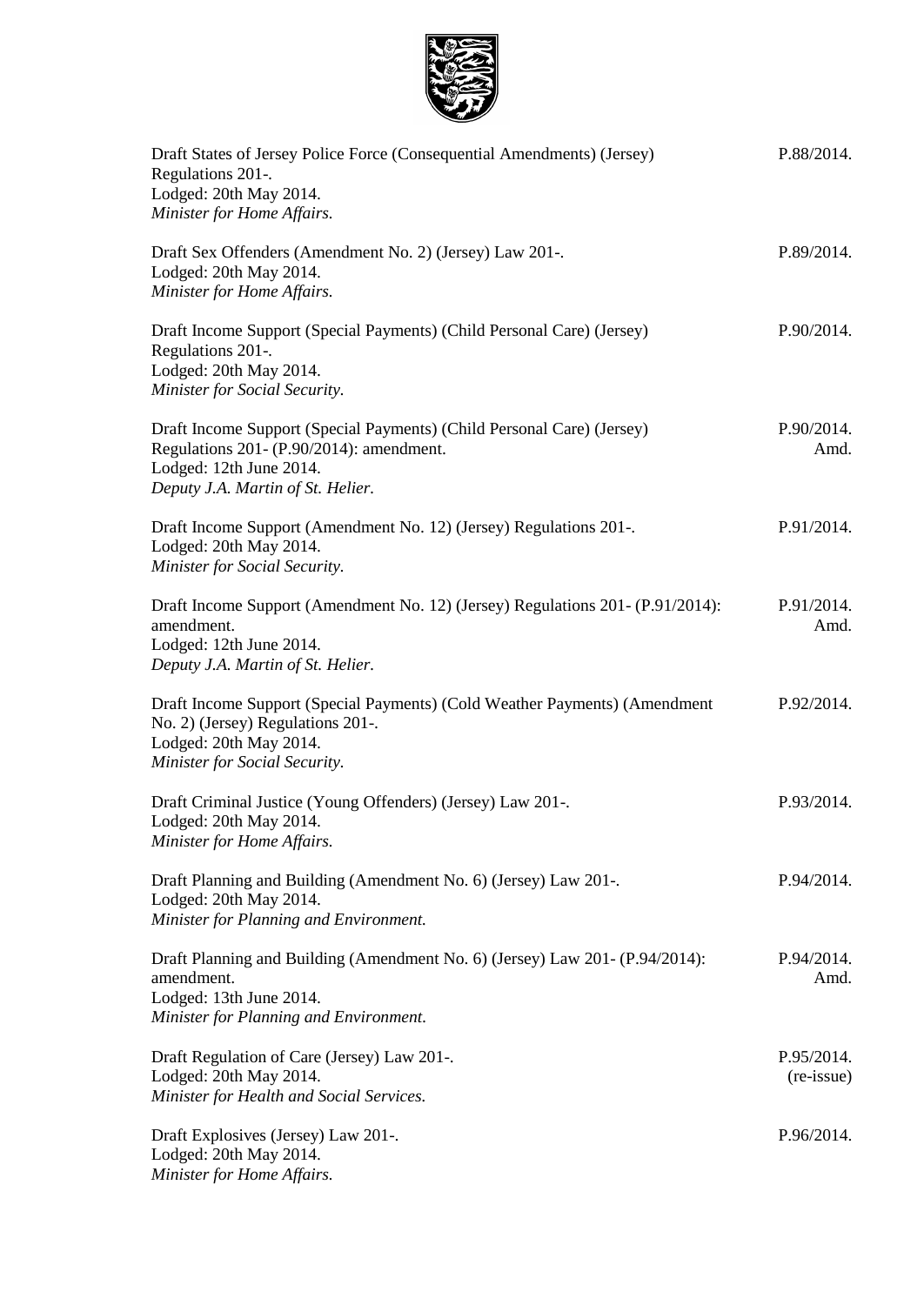

| Draft Employment of States of Jersey Employees (Amendment No. 7) (Jersey)<br>Regulations 201-.<br>Lodged: 21st May 2014.<br>States Employment Board (cannot be debated before 2nd July) | P.97/2014.                        |
|-----------------------------------------------------------------------------------------------------------------------------------------------------------------------------------------|-----------------------------------|
| Draft Comptroller and Auditor General (Jersey) Law 201-.<br>Lodged: 22nd May 2014.<br>Council of Ministers (cannot be debated before 3rd July)                                          | P.98/2014.                        |
| Comptroller and Auditor General: re-appointment.<br>Lodged: 27th May 2014.<br>Chief Minister.                                                                                           | P.99/2014.                        |
| States owned or controlled companies: rights and responsibilities.<br>Lodged: 28th May 2014.<br>Deputy G.C.L. Baudains of St. Clement.                                                  | P.100/2014.                       |
| Income Support: free GP access.<br>Lodged: 28th May 2014.<br>Deputy G.P. Southern of St. Helier.                                                                                        | P.101/2014.                       |
| Income Support: free GP access (P.101/2014) – amendment.<br>Lodged: 12th June 2014.<br>Deputy R.G. Le Hérissier of St. Saviour.                                                         | P.101/2014.<br>Amd.               |
| Civil marriages: same sex couples.<br>Lodged: 28th May 2014.<br>Deputy S.Y. Mézec of St. Helier.                                                                                        | P.102/2014.                       |
| 14th July 2014                                                                                                                                                                          |                                   |
| Grouville School: parking facilities.<br>Lodged: 4th March 2014.<br>Connétable of Grouville.                                                                                            | P.24/2014.                        |
| Grouville School: parking facilities $(P.24/2014)$ – comments.<br>Presented: 31st March 2014.<br>Minister for Education, Sport and Culture.                                             | P.24/2014.<br>Com.                |
| Draft Road Traffic (No. 60) (Jersey) Regulations 201-.<br>Lodged: 18th March 2014.<br>Minister for Transport and Technical Services.                                                    | P.30/2014.                        |
| Island Plan 2011: revised draft revision – approval.<br>Lodged: 21st March 2014.<br>Minister for Planning and Environment.                                                              | P.37/2014.                        |
| Island Plan 2011: revised draft revision – approval $(P.37/2014)$ – amendment.<br>Lodged: 17th April 2014.<br>Connétable of St. Clement.                                                | P.37/2014.<br>Amd.<br>(re-issue). |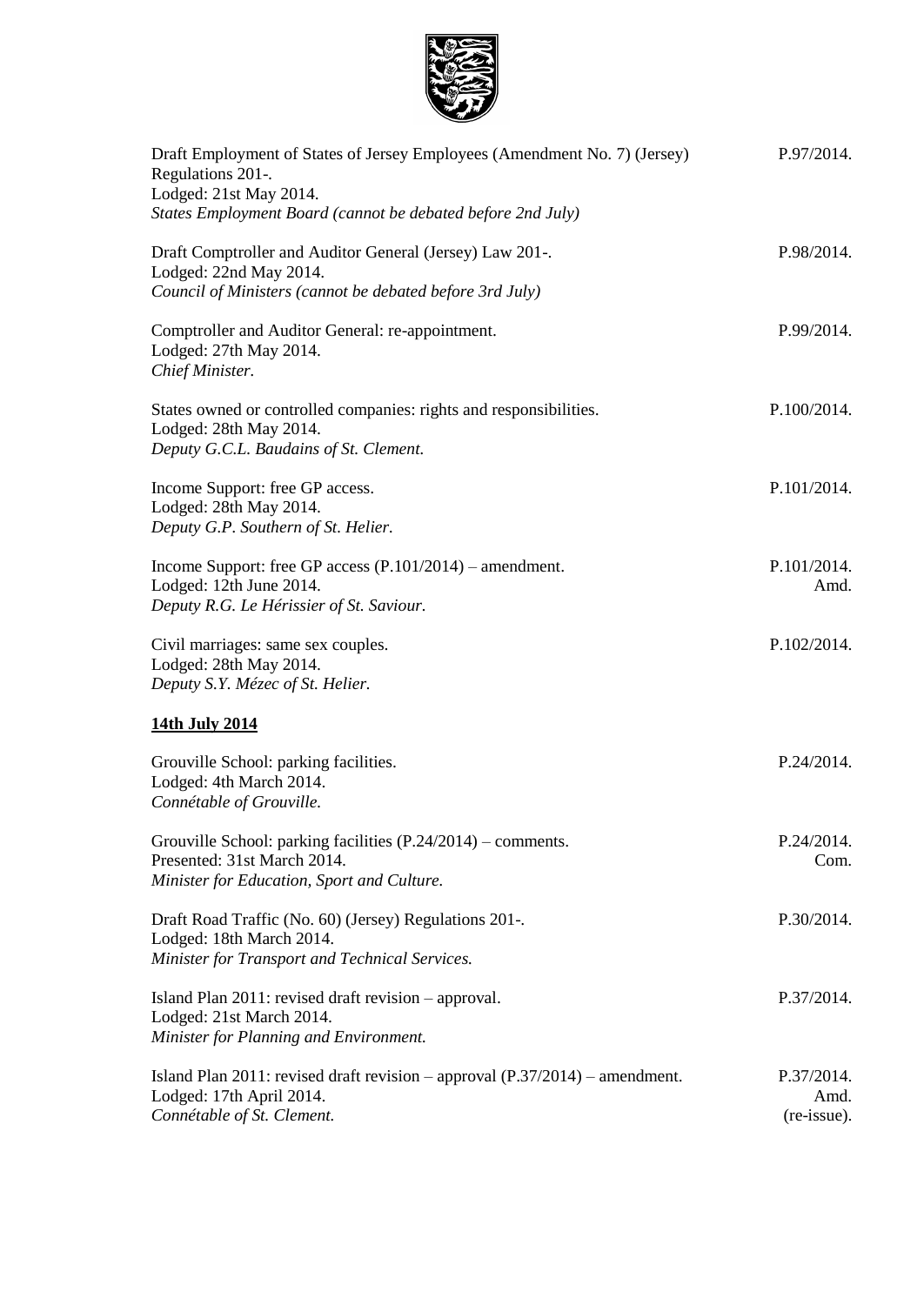

| Island Plan 2011: revised draft revision – approval $(P.37/2014)$ – second<br>amendment.<br>Lodged: 30th April 2014.<br>Deputy R.G. Le Hérissier of St. Saviour.                                     | P.37/2014.<br>Amd. $(2)$          |
|------------------------------------------------------------------------------------------------------------------------------------------------------------------------------------------------------|-----------------------------------|
| Island Plan 2011: revised draft revision – approval $(P.37/2014)$ – third amendment.<br>Lodged: 1st May 2014.<br>Deputy of St. Martin.                                                               | P.37/2014.<br>Amd. $(3)$          |
| Island Plan 2011: revised draft revision – approval $(P.37/2014)$ – fourth<br>amendment.<br>Lodged: 1st May 2014.<br>Connétable of St. Ouen.                                                         | P.37/2014.<br>Amd. $(4)$          |
| Island Plan 2011: revised draft revision – approval $(P.37/2014)$ – sixth amendment.<br>Lodged: 6th May 2014.<br>Deputy J.H. Young of St. Brelade.                                                   | P.37/2014.<br>Amd. $(6)$          |
| Island Plan 2011: revised draft revision – approval $(P.37/2014)$ – seventh<br>amendment.<br>Lodged: 6th May 2014.<br>Deputy J.H. Young of St. Brelade.                                              | P.37/2014.<br>Amd. $(7)$          |
| Island Plan 2011: revised draft revision – approval $(P.37/2014)$ – eighth<br>amendment.<br>Lodged: 6th May 2014.<br>Deputy J.H. Young of St. Brelade.                                               | P.37/2014.<br>Amd. $(8)$          |
| Island Plan 2011: revised draft revision – approval $(P.37/2014)$ – ninth amendment.<br>Lodged: 6th May 2014.<br>Deputy J.H. Young of St. Brelade.                                                   | P.37/2014.<br>Amd. $(9)$          |
| Island Plan 2011: revised draft revision – approval $(P.37/2014)$ – tenth amendment.<br>Lodged: 6th May 2014.<br>Deputy J.H. Young of St. Brelade.                                                   | P.37/2014.<br>Amd. $(10)$         |
| Island Plan 2011: revised draft revision – approval $(P.37/2014)$ – eleventh<br>amendment.<br>Lodged: 6th May 2014.<br>Minister for Economic Development.                                            | P.37/2014.<br>Amd. $(11)$         |
| Island Plan 2011: revised draft revision – approval $(P.37/2014)$ – eleventh<br>amendment $(P.37/2014 \text{ Amd.}(11))$ – amendment.<br>Lodged: 20th May 2014.<br>Deputy J.H. Young of St. Brelade. | P.37/2014.<br>Amd. $(11)$<br>Amd. |
| Draft Restriction on Smoking (Amendment No. 4) (Jersey) Law 201-.<br>Lodged: 29th May 2014.<br>Minister for Health and Social Services.                                                              | P.103/2014.                       |
| Maternity leave: rights of employees.<br>Lodged: 2nd June 2014.<br>Deputy G.P. Southern of St. Helier.                                                                                               | P.104/2014.                       |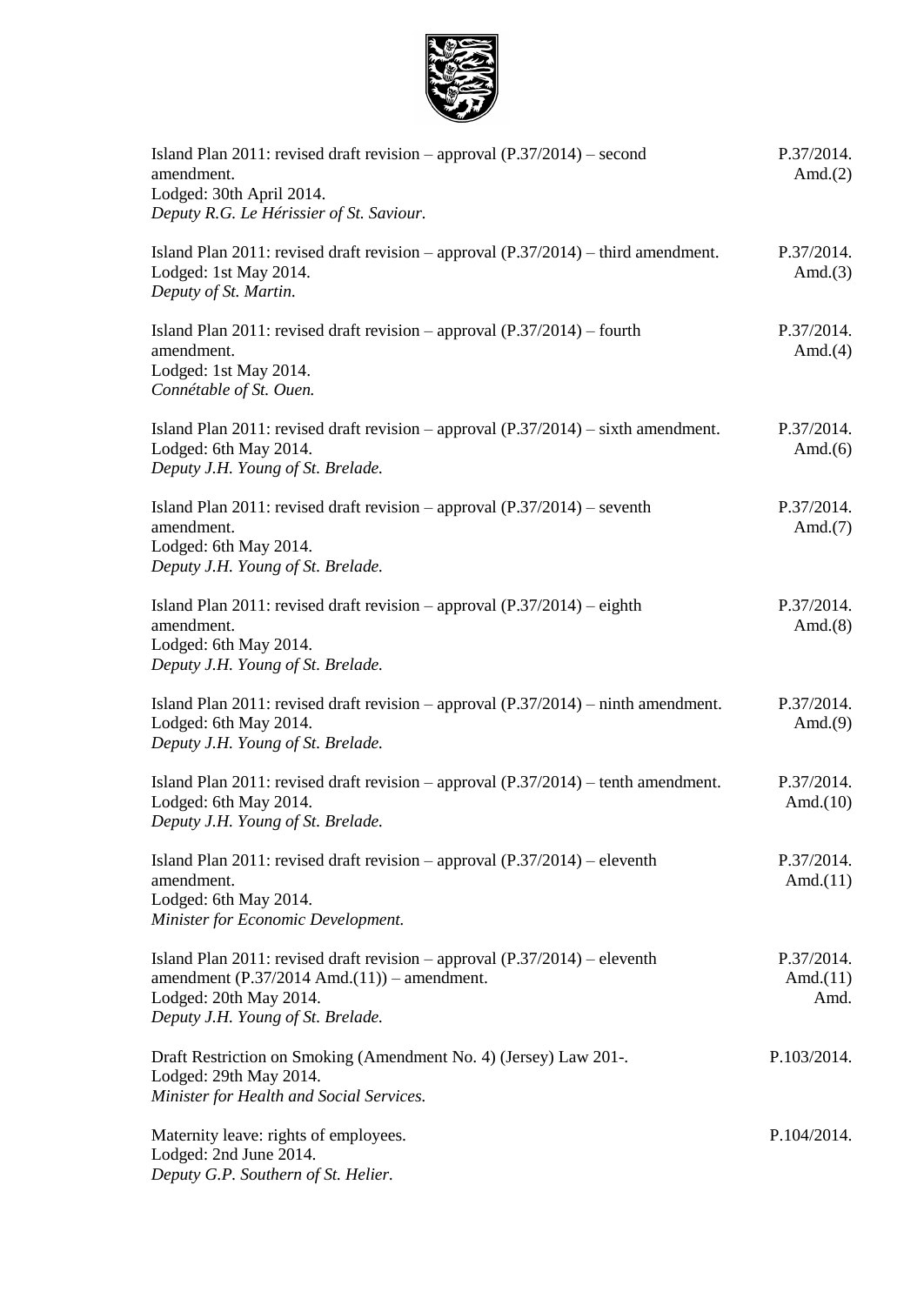

| Draft Income Support (Amendment No. 13) (Jersey) Regulations 201-.<br>Lodged: 3rd June 2014.<br>Minister for Social Security.                                                     | P.105/2014. |
|-----------------------------------------------------------------------------------------------------------------------------------------------------------------------------------|-------------|
| Draft Social Security (Amendment of Law No. 8) (Jersey) Regulations 201-.<br>Lodged: 3rd June 2014.<br>Minister for Social Security.                                              | P.106/2014. |
| Draft Charities (Jersey) Law 201-.<br>Lodged: 3rd June 2014.<br>Chief Minister.                                                                                                   | P.108/2014. |
| Draft Employment (Amendment No. 8) (Jersey) Law 201-.<br>Lodged: 3rd June 2014.<br>Minister for Social Security.                                                                  | P.109/2014. |
| Draft Health Insurance (Performers List for General Medical Practitioners) (Jersey)<br>Regulations 201-.<br>Lodged: 3rd June 2014.<br>Minister for Health and Social Services.    | P.110/2014. |
| Draft Residential Tenancy (Deposit Scheme) (Jersey) Regulations 201-.<br>Lodged: 3rd June 2014.<br>Minister for Housing.                                                          | P.111/2014. |
| Draft Proceeds of Crime and Terrorism (Tipping-Off Exceptions) (Jersey)<br>Regulations 201-.<br>Lodged: 3rd June 2014.<br>Chief Minister.                                         | P.112/2014. |
| Draft Criminal Justice (Life Sentences) (Jersey) Law 201-.<br>Lodged: 4th June 2014.<br>Chief Minister.                                                                           | P.113/2014. |
| Draft Medical Practitioners (Registration) (Amendment No. 4) (Jersey) Law 2011<br>(Appointed Day) Act 201-.<br>Lodged: 9th June 2014.<br>Minister for Health and Social Services. | P.114/2014. |

### **M.N. DE LA HAYE Greffier of the States**

12th June 2014

**Note –**

**In accordance with the meeting dates fixed for 2014 by the Privileges and Procedures Committee, this meeting will continue, if necessary, on Wednesday 18th and Thursday 19th June 2014.**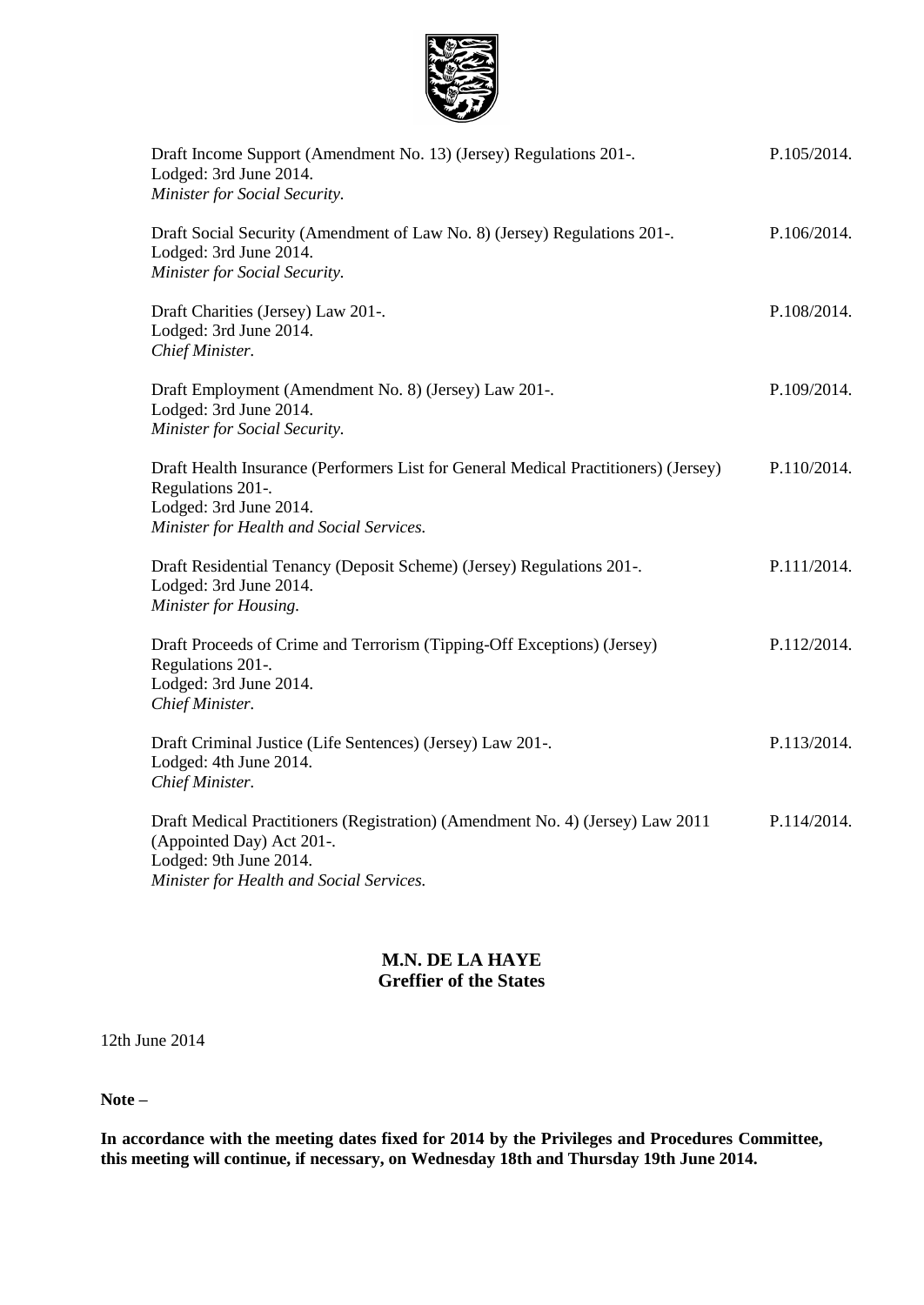

### **Explanatory Note regarding subordinate legislation tabled at this meeting.**

(See Item B)

### **R&O.58/2014.**

This Order amends the Community Provisions (Restrictive Measures – Syria) (Jersey) Order 2012 by giving effect in Jersey to the amendments made by Council Implementing Regulation (EU) No. 578/2014 (OJ No. L160, 29.5.2014, p.11) to Council Regulation (EU) No. 36/2012 of 18 January 2012 concerning restrictive measures in view of the situation in Syria. The amendments remove two persons and one entity from the list of persons and entities that are subject to restrictive measures and updates information relating to certain persons and entities in that list.

The Order was made on 4th June 2014 and came into force forthwith.

### **R&O.59/2014.**

This Order amends the Community Provisions (Restrictive Measures – Ukraine) (Jersey) Order 2014 by giving effect in Jersey to the amendments made by Council Implementing Regulation (EU) No. 577/2014 (OJ No. L160, 29.5.2014, p.7) to Council Regulation (EU) No. 269/2014 of 17 March 2014 concerning restrictive measures in respect of actions undermining or threatening the territorial integrity, sovereignty and independence of Ukraine, which amends the list of persons, entities and bodies that are subject to restrictive measures in view of the gravity of the situation in Ukraine.

The Order was made on 4th June 2014 and came into force forthwith.

### **R&O.65/2014.**

These Rules amend the Royal Court Rules 2004. The amendments fall under 2 broad headings.

#### *1. Registration of Social Security hypothecs – Rules 4 and 6 (and the Schedule)*

The Social Security Hypothecs (Jersey) Law 2014 ("the Law") was registered by the Royal Court on 14th March 2014 and came into force 7 days thereafter. To quote from the Draftsman's Explanatory Note to the Law when it was before the States –

'*This Law [creates] a new form of legal hypothec for the purpose of securing debts arising under the Long-Term Care (Jersey) Law 2012 ("2012 Law") and the Income Support (Jersey) Law 2007 ("2007 Law").*

*Debts may arise under the 2012 Law by reason of a loan made to an individual under Article 4(1) of that Law in order to enable the individual to meet all or part of the payments that an individual is required to make towards the costs of long-term care. (This is referred to in the draft Law as a "long-term care loan".)*

*Debts may arise under the 2007 Law by reason of any of the following –*

- *(a) special payments to an individual (such as for goods and services or clinical costs) that take the form of a loan;*
- *(b) awards to an individual under the 2007 Law which have been wrongly made and which the [Social Security] Minister is seeking to recover; or*
- *(c) amounts of capital or income that have been disregarded by an officer exercising his or her discretion under the 2007 Law in calculating a household's income, that is, a household where one or more adults are eligible for income support.*

*Such debts under the 2007 Law are referred to in the draft Law as an "income support debt*."'

Article 2(2) of the Law provides that the Minister for Social Security ("the Minister") "*shall have a legal hypothec on all the immovable property of a debtor and the debtor's partner (whether owned separately,*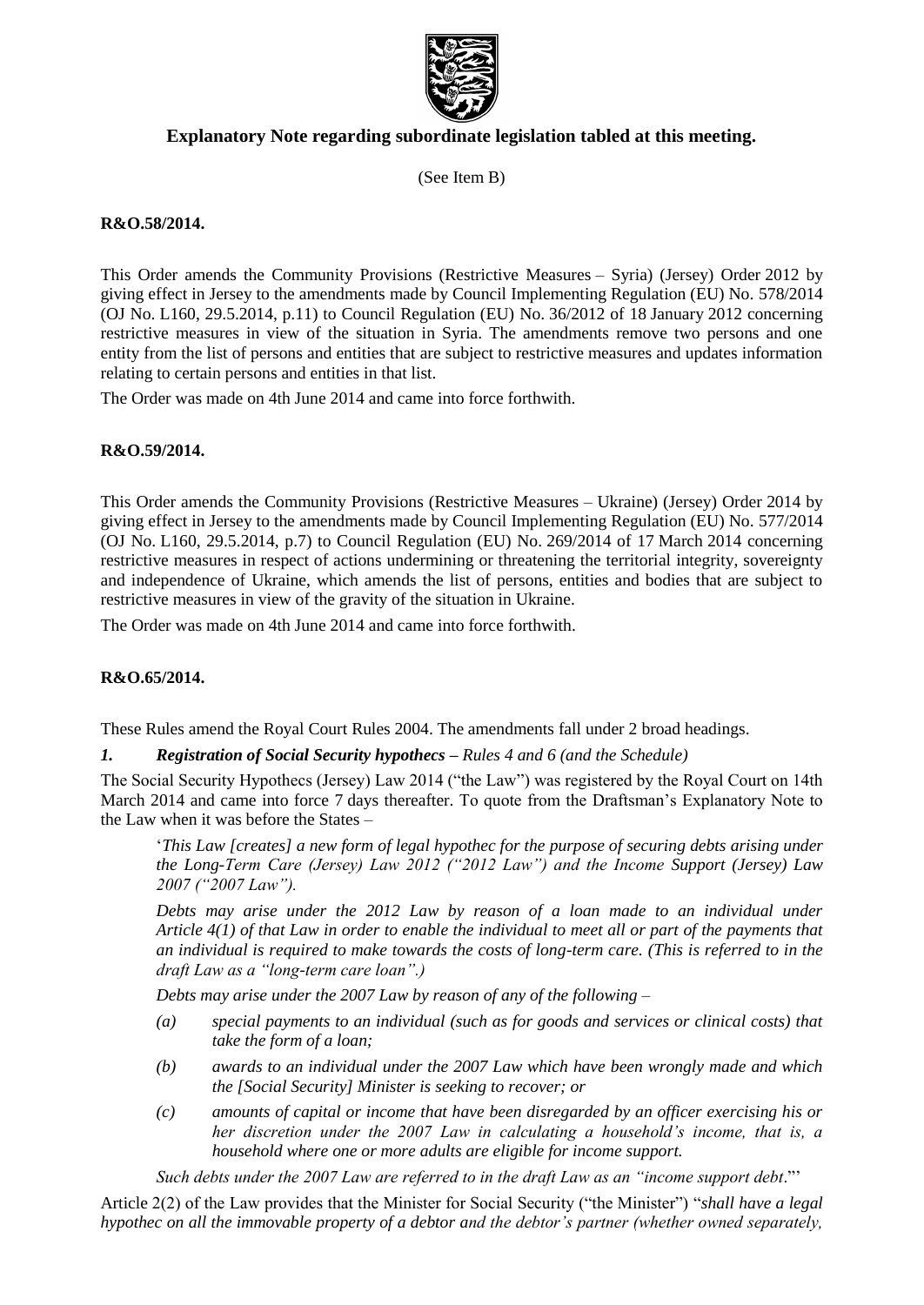

*jointly or in common) if, following an application by the Minister, the hypothec is registered in the Public Registry*."

This hypothec known as a 'social security hypothec' and has certain attributes by virtue of *Article 2* of the Law *viz* –

- the hypothec is created whether or not the immovable property is owned jointly with a third party (*Article 2(3)*);
- where the property is jointly owned and a *dégrèvement* is ordered, title converts to ownership in  $common<sup>1</sup>$  and the hypothec, along with the debt secured by it, is apportioned accordingly (*Article 2(4)*);<sup>2</sup>
- the hypothec dates from the date it is registered in the Public Registry and ranks in priority to other hypothecs from that date (*Article 2(8)*).

The Law requires the Minister to give notice of registration of a social security hypothec to the debtor as soon as reasonably practicable following its registration (*Article 2(9)*).

Rules of Court may be made to give effect to the Law (*Article 5*).

The accompanying Rules have been prepared by the Law Officers' Department in consultation with the Deputy Judicial Greffier and the Registrar of Deeds, together with the Social Security Department and the Rules Committee of the Jersey Law Society. The Rules prescribe the procedures connected with an application by the Minister to register (and extinguish) a social security hypothec in the *Registre*. A new *Rule 18/4A* is inserted, requiring the Judicial Greffier, on the application of the Minister, to register a form of notification of legal hypothec in the Register of Obligations. The Minister is required to furnish documentary evidence sufficient to satisfy the Judicial Greffier that –

- (a) the person who has entered into the arrangement; and
- (b) any person whose immovable property is subject to the legal hypothec,

is aware of the hypothec and has acknowledged the Minister's right to apply for it to be registered. The hypothec bears the date of such registration.

The new *Rule* sets out the precise details required in the form of notification of the hypothec, and prescribes a Form of application for this purpose in a new *Schedule 6A*. The Form includes written confirmation by the Minister that the person concerned (and their partner in appropriate cases) has been advised to take independent professional advice prior to entering into the arrangement by which the charge on their property is taken.

The formal details prescribed by the Rules include the dimensions of the paper for Public Registry purposes, as well as provision for affixing the appropriate stamp duty and provision regarding times during which the application may be made (to cater for Judicial Greffe opening hours).

These provisions are similar in part to those contained in Rule 18/4 of the Royal Court Rules 2004 governing the procedure to register judicial hypothecs. The administrative duties upon the Judicial Greffier include the requirement, on the date of registration, to sign and seal the form of notification of the hypothec, which is immediately to be enrolled in the Register of Obligations.

The Judicial Greffier is required to treat a written confirmation from the Minister, that the debt secured by the social security hypothec has been extinguished, as evidence of the extinguishment of the debt secured by the hypothec.

### **2.** *Other amendments*

 $\overline{a}$ 

### *Part 15 of the 2004 Rules – Rule 2*

Rules 15/2(1) and 15/3D(3) of the 2004 Rules are amended to make it clear that personal service is required in connection with certain pleadings in 3rd party planning appeals. In other words, this is simply a correction.

<sup>1</sup> Similarly to the position under Article 11(4) of the Bankruptcy (Désastre)(Jersey) Law 1990.

<sup>&</sup>lt;sup>2</sup> But the court may, if the *dégrèvement* is discontinued, or for any other reason, make an order to restore the pre*dégrèvement* position as far as possible (Article 2(5)).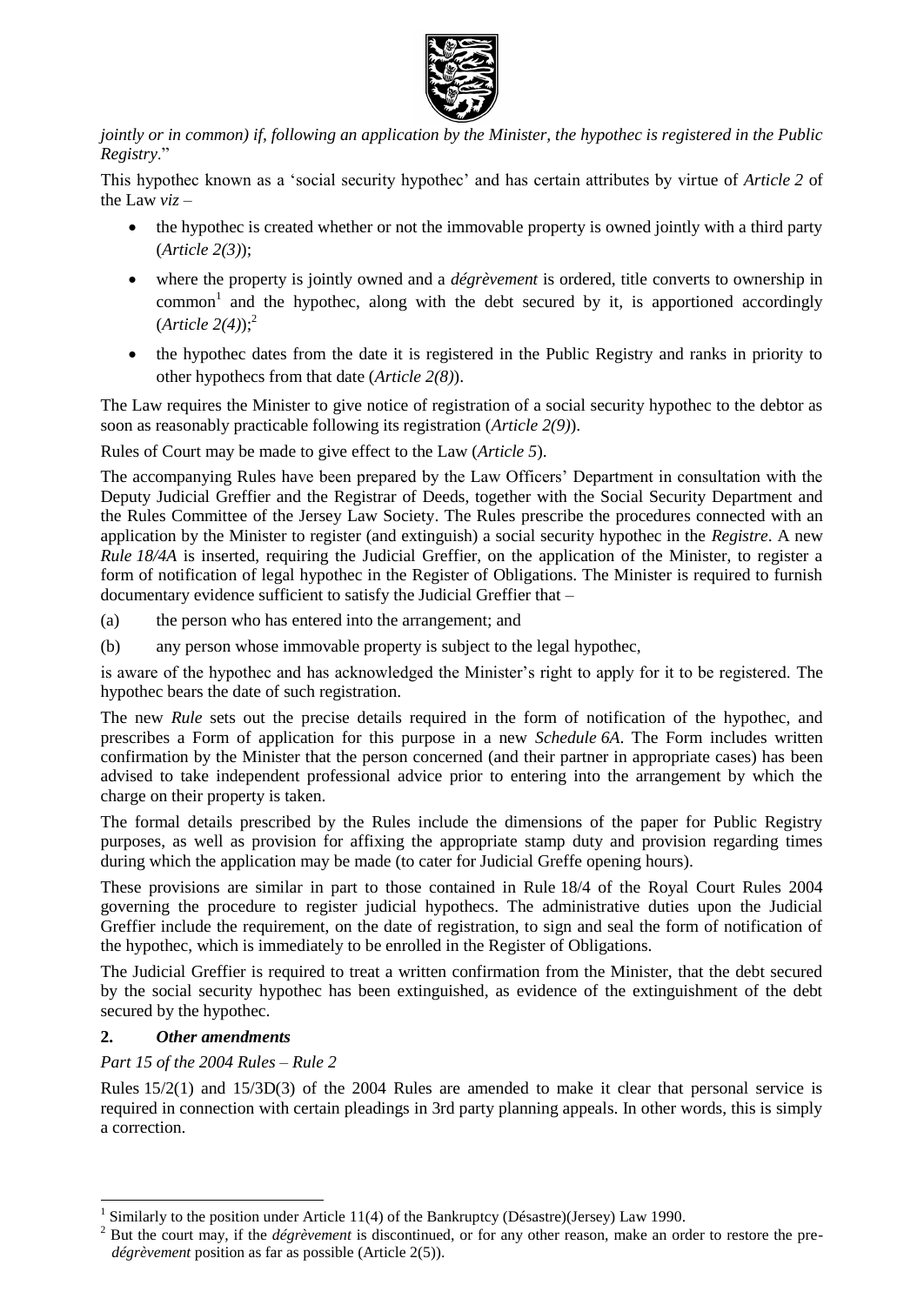

### *Part 17 of the 2004 Rules – Rule 3*

Rule  $17/3(1)(c)$  of the 2004 Rules – relating to non-contentious business before the Judicial Greffier – is amended to delete a spent reference to "*a pharmacist under the Pharmacy and Poisons (Jersey) Law 1952*".

### *Part 19 of the 2004 Rules – Rule 5*

Part 19 is now spent, in view of the Procureurs du Bien Public (Terms of Office) (Jersey) Law 2013[,](http://www.jerseylaw.je/Law/display.aspx?url=lawsinforce%5chtm%5cLawFiles%5c2013%2fL-09-2013.htm) which came into force on 26th July 2013.

The Rules were made on 10th June 2014 and come into force 7 days after being made.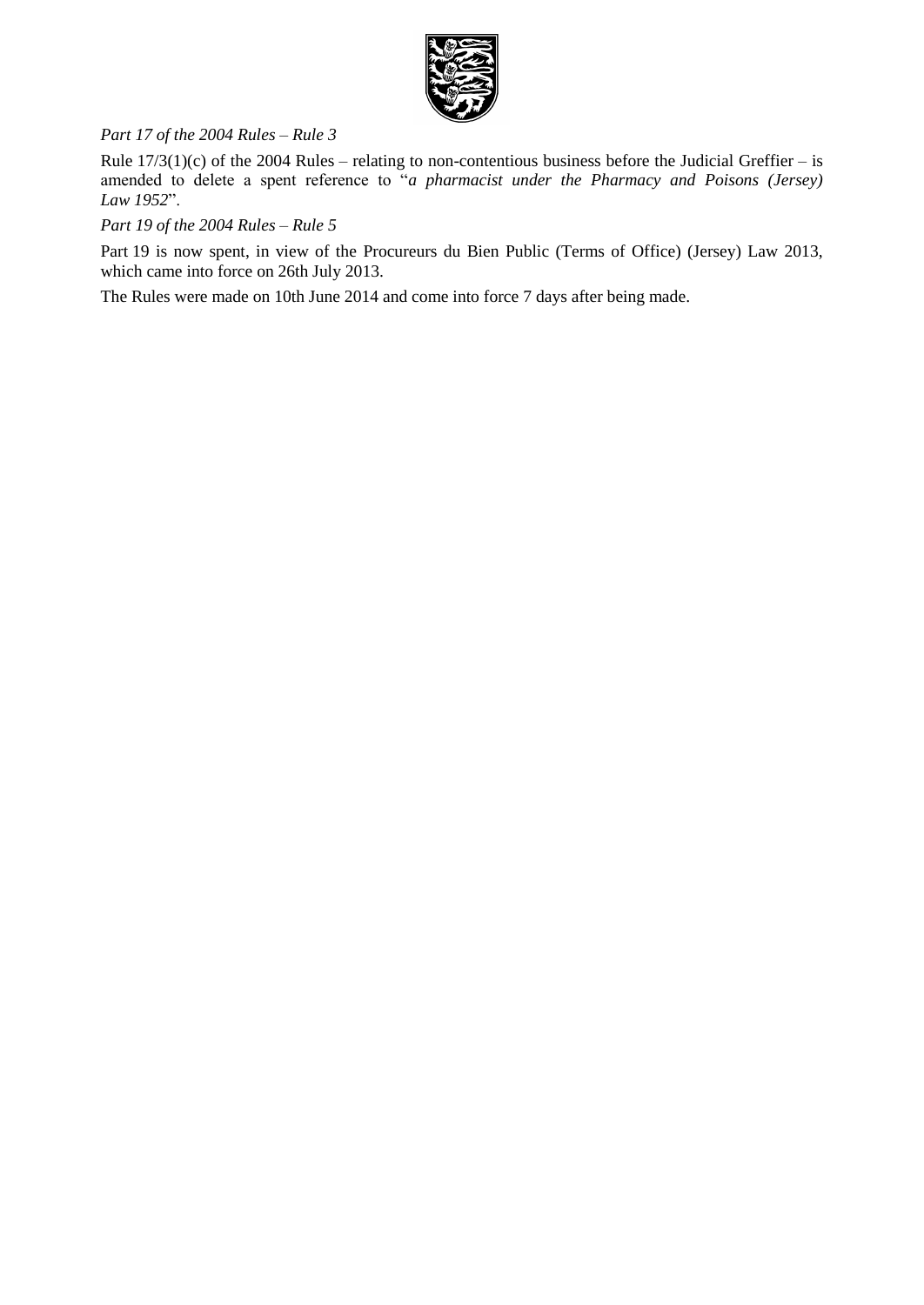

### (See Item I(a))

1. The Minister for Social Security will table an answer to the following question asked by Deputy J.A. Martin of St. Helier –

"Following the decision in February 2008 to provide free prescriptions to Islanders, would the Minister advise -

- (a) how many prescriptions were issued the 5 years before that date by year;
- (b) how many prescriptions have been issued since they became free by year up to the last full year's figures available?"
- 2. The Chairman of the Comité des Connétables will table an answer to the following question asked by Deputy G.C.L. Baudains of St. Clement -

"Would the Chairman advise how much, approximately, was distributed by parishes in welfare payments in the last whole year that system existed?"

3. The Chairman of the Privileges and Procedures Committee will table an answer to the following question asked by Deputy G.C.L. Baudains of St. Clement -

"Does the Chairman consider that the lack of proper parking facilities for States members is a disgrace and that the discontinuation of food at lunchtime was a retrograde step and, if so, would he advise whether his Committee has any plans to resolve these issues?"

4. The Minister for Treasury and Resources will table an answer to the following question asked by Deputy G.C.L. Baudains of St. Clement -

"Would the Minister, as the shareholder representative, advise how many JT customers were on the 2MB service at the end of May 2014, and, of those scheduled to be compulsorily moved to the more expensive 50MB service, how many are on fibre?

Should any still be on copper, would the Minister confirm that they too will also receive 50MB at the higher price, or will they remain on the cheaper 2MB service?"

5. The Minister for Economic Development will table an answer to the following question asked by Deputy G.C.L. Baudains of St. Clement -

"Does the Minister consider that moving Jersey Telecom customers to a higher tariff compulsorily, whether or not they need or want it, amounts to a price increase (in the order of 28 per cent) and, if so, could he advise whether the Regulator is looking into this matter and, if not, why not?"

6. The Minister for Social Security will table an answer to the following question asked by Deputy G.C.L. Baudains of St. Clement -

"Would the Minister advise approximately how much his Department has paid out in each of the first five years of Income Support?"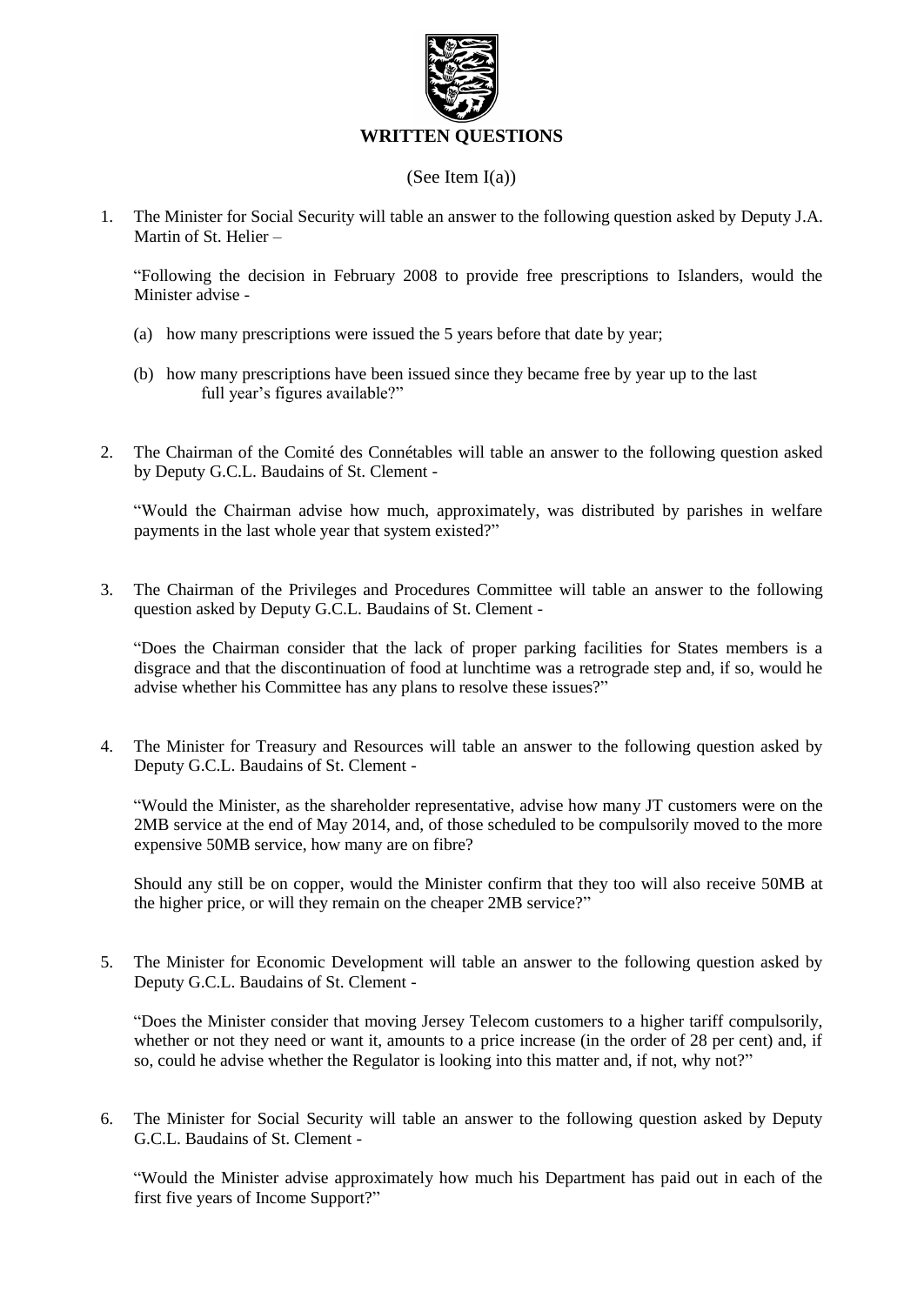

7. The Minister for Home Affairs will table an answer to the following question asked by Deputy M.R. Higgins of St. Helier -

"Will the Minister set out for members -

- (a) the number of subject access requests made to the States of Jersey Police under the Data Protection (Jersey) Law 2005 for each year since 2008 together with details of how many were completed within the 40 day period stated in Article  $7(11)$  of the Law, how many are still outstanding and the period of time they have been outstanding;
- (b) set out the number of requests seeking for information which have been refused each year in the period prescribed in (a) and the grounds for refusal;
- (c) set out the number of requests to rectify inaccurate data held by the Police for each year since 2008 together with details of how long it took for the information to be rectified or, if the information was not rectified, the reasons for not doing so?"
- 8. The Chief Minister will table an answer to the following question asked by Deputy M.R. Higgins of St. Helier -

"Will the Chief Minister set out for members the number of people who have applied for registration cards under the new Control of Housing and Work (Jersey) Law 2012, breaking down the numbers into the nationality and country of origin of all those who have applied during the period 1st January 2014 to 31st March 2014?"

9. The Minister for Social Security will table an answer to the following question asked by the Deputy of Grouville -

"Would the Minister confirm that a person, having contributed 2 quarters of social security contributions, is entitled to claim sickness benefit?

Could he advise whether someone who has subsequently returned to their country of origin is still entitled to claim sickness benefit from the Jersey Social Security system, if they can produce a doctor's certificate?

Is there a time limit on the length of time someone can claim sickness benefit, having contributed for 6 months, if they are no longer resident in the Island?"

10. The Chief Minister will table an answer to the following question asked by Senator S.C. Ferguson -

"Given that there are 25 Ministerial decisions which have not been listed on the gov.je website for 2014, would the Chief Minister provide a list, including titles of these decisions, and the reason for their exemption from publication?"

11. The Minister for Treasury and Resources will table an answer to the following question asked by Senator S.C. Ferguson -

"Given that there are 13 Ministerial decisions for 2014 for the Treasury and 6 for Property Holdings which have not been listed on the gov.je website, would the Minister provide a list, including titles of these decisions and the reason for their exemption from publication?"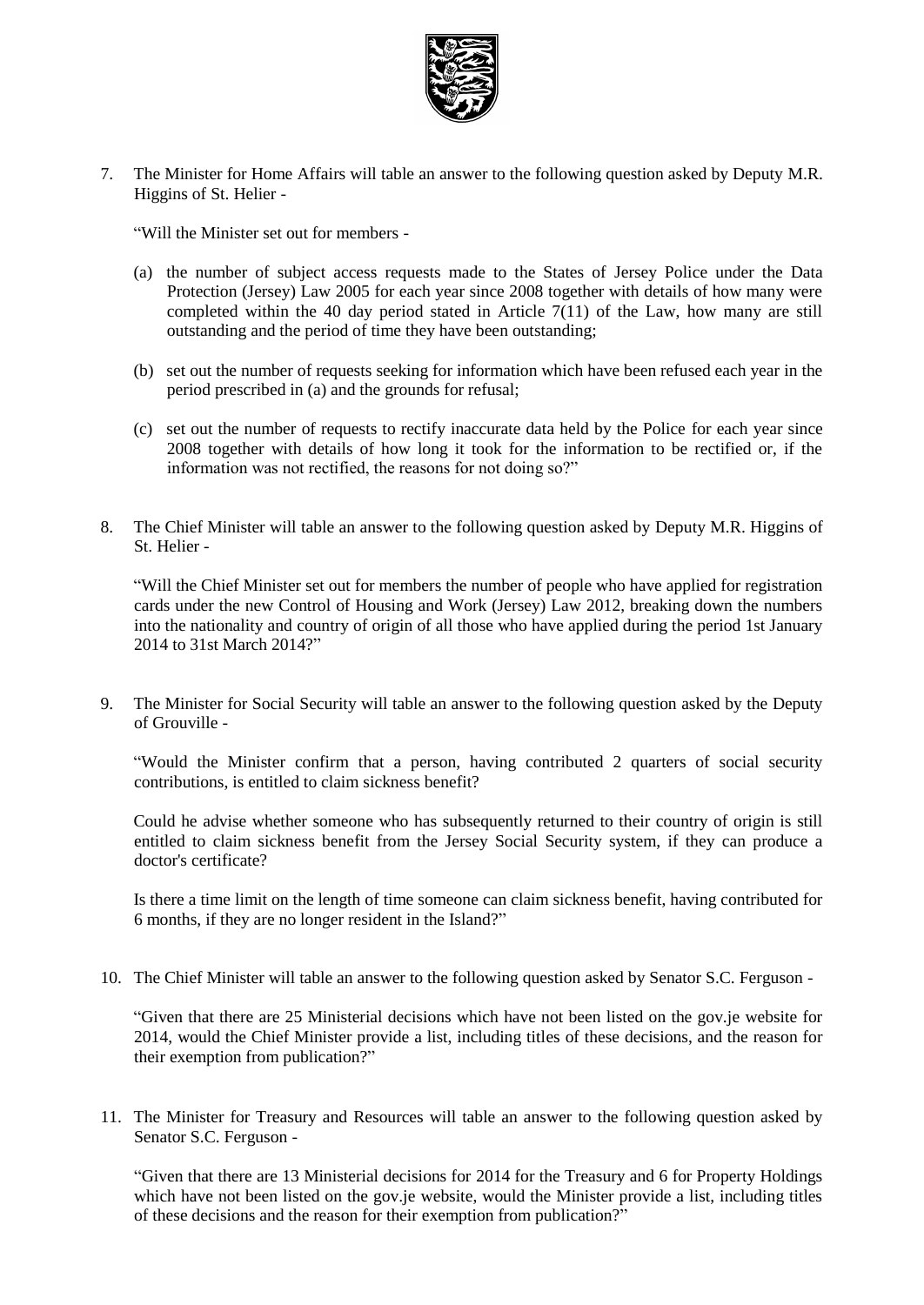

12. The Minister for Education, Sport and Culture will table an answer to the following question asked by Deputy S.Y. Mézec of St. Helier –

"Would the Minister provide a list of visits to the Island's secondary schools and 6th form colleges which have been undertaken since the beginning of the year by sitting States Members to talk to students, including which schools and on what dates the visits took place?

Could the Minister also outline the rules/ guidelines which determine whether a visit by a States Member to a school is appropriate, and what safeguards, if any, exist to ensure that no school is inadvertently biased in allowing some members more opportunities to meet potential young voters than other members?"

13. The Chairman of the Comité des Connétables will table an answer to the following question asked by Deputy R.G. Le Herissier of St. Saviour -

"Given its access to rating information, can the Comité des Connétables advise the number of properties in the Island currently unoccupied and provide the data, indicating which are domestic and commercial dwellings?"

14. The Minister for Health and Social Services will table an answer to the following question asked by Deputy M.R. Higgins of St. Helier -

"Will the Minister -

- (a) set out the definitions of sexual, physical and emotional abuse used by the Children's Department when assessing allegations of such abuse;
- (b) set out the procedures adopted internally by the Department when such abuse is alleged;
- (c) explain in full the various steps and bodies that are consulted or involved in deciding whether abuse actually took place;
- (d) state what safeguards there are to ensure that the various bodies in (c) are given complete and accurate information regarding the alleged abuses and the procedures that are adopted by the Department to ensure that any factually incorrect information that is forwarded to decision makers is corrected as rapidly as possible?"
- 15. The Chief Minister will table an answer to the following question asked by Deputy M.R. Higgins of St. Helier -

"Will the Chief Minister advise Members -

- (a) whether the Council of Ministers has decided to include under the historic abuse redress scheme claims against abuse that occurred in States funded foster homes;
- (b) whether the Council of Ministers has received any further claims for abuse that occurred after the cut off date for compensation under the scheme and whether or not it has allowed these claims to be considered for compensation and, if not, why not?"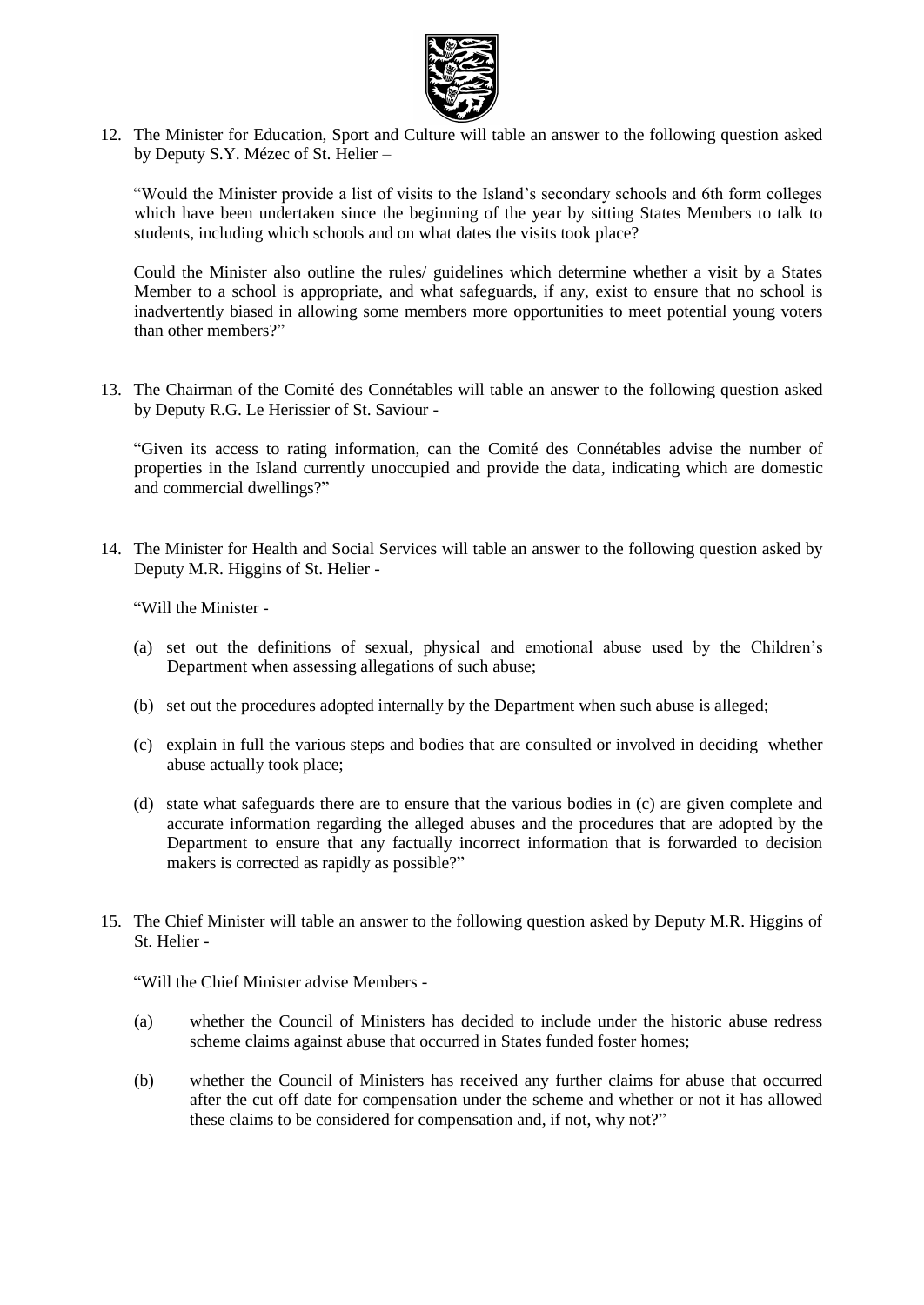

16. The Minister for Health and Social Services will table an answer to the following question asked by Deputy M.R. Higgins of St. Helier -

"Will the Minister advise members of the number of cases of sexual abuse of children that were reported to the Children's Service in each and every year since 1995 together with the following information -

- (a) whether the alleged offences took place on private property or public property such as States homes, schools, institutions or foster homes funded by the States;
- (b) whether all the alleged offences were reported to the States of Jersey Police and, if not, why not;
- (c) what action was taken in each case to protect the children concerned and bring the perpetrators to court;
- (d) how many successful prosecutions were carried out in these cases and what penalties were imposed on the perpetrators?"
- 17. The Minister for Treasury and Resources will table an answer to the following question asked by Deputy G.P. Southern of St. Helier –

"In response to question 3781 asked on the 13th May 2008 on the loss of tax receipts from International Business Companies (IBCs) and Exempt Companies due to the transition to the zero/ten tax regime the then Minister estimated losses of £11.7m by 2009 from zero rating Exempt Companies and a gradual reduction to a net loss of £16m from the 10% rate applied to IBCs by 2013, but stated that " it will only be in 2013 that the complete effect of zero/ten will be known". Is that effect now known and, if so, will he inform members what figure it is, and if it is not known, will he explain why?"

18. The Minister for Social Security will table an answer to the following question asked by Deputy G.P. Southern of St. Helier –

"Can the Minister explain why, following the closure of Just Glass & Windows with associated redundancies at the beginning of May, there has still been no payment of statutory redundancy pay or insolvency benefit for the workers concerned and state what action will he take to ensure that these ex-employees receive appropriate support in the immediate future? Since the system introduced in 2009 was intended to deliver support promptly following redundancies, does the Minister consider that the scheme is correctly set up and, if not, will he address its faults, if any?"

19. The Chief Minister will table an answer to the following question asked by Deputy G.P. Southern of St. Helier –

"Would the Chief Minister set out for members details of the new relationship between Andium Homes, the Minister for Housing and the Population Office, which is now in charge of the gateway to social housing and thereby the waiting list, and state who States members should approach over often complex problems involving the allocation of homes?"